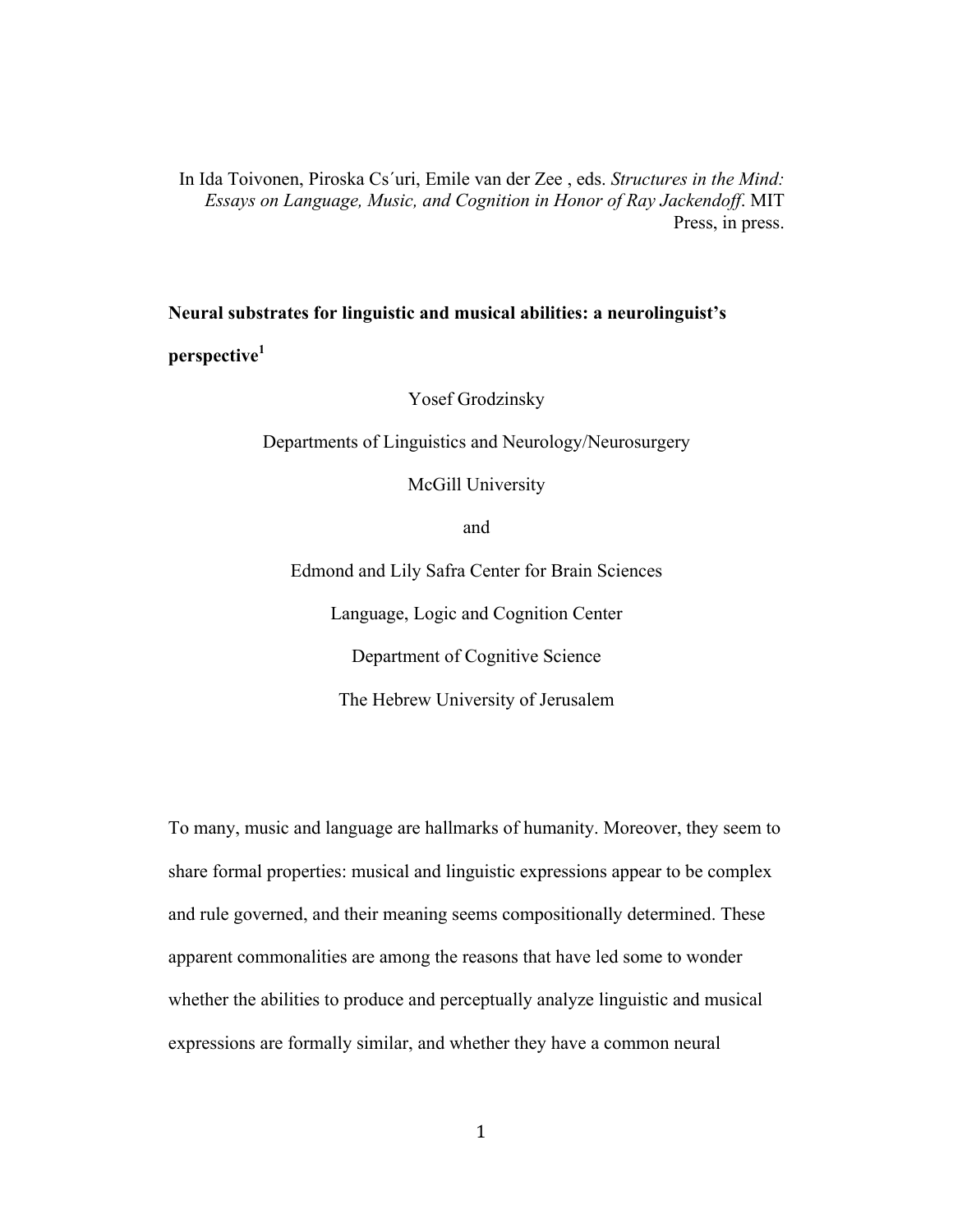substrate. In this paper, I consider what would be required to demonstrate that language and music are cognitively and neurologically separable, proceed to a critical review the relevant literature, and propose a new experimental paradigm for the study of pitch accent, an element that has played an important role in recent studies. The basic idea is to replace the prevalent pitch discrimination paradigm with one based on sentence verification, in which semantic focus (marked by pitch accent), and *only* that associates to it, are used as a research tool.

It is tempting to say that musical and linguistic abilities, likely among the hallmarks of humanity, are similar. What comes to mind are not only formal properties and processing routines that these two abilities may share, but also, common brain mechanisms. In this chapter, I consider the logic of inquiry and the current state of empirical evidence as they pertain to the quest for common neural bases for language and music. I first try to enumerate the properties that any cognitive ability akin to language should possess (section 1), and move to a brief consideration of the neurological argument for the modularity of language from music (section 2). I then proceed to a critical review of studies that have investigated gross double dissociations between music/language (section 3). In section 4, I focus on studies of pitch discrimination in amusia, which I critique (section 5). In section 6, I propose a novel experimental paradigm for the study of pitch in language. Sensitive to past criticisms, I show that this paradigm escapes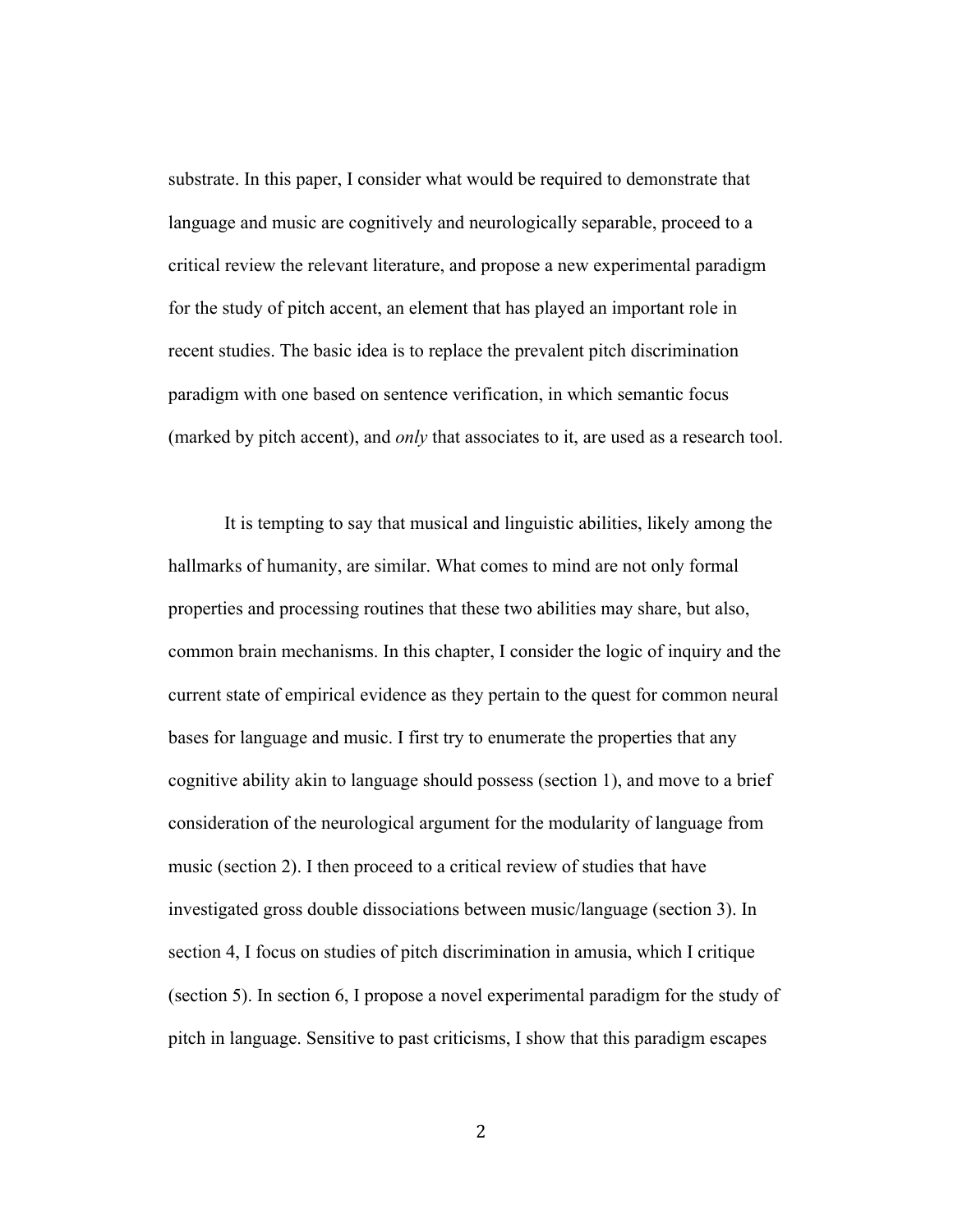them. The paradigm, which I present in detail, is based on semantic considerations, specifically on the claim that *only* associates with focus (expressed via pitch accent). When an element in a sentence is focused, a set of alternative meanings emerges; *only* is a function that picks certain alternatives out of the focus set, and negates them. This paradigm helps to create minimal sentence pairs that need not be compared in order to test sensitivity to pitch accent. Rather, they can be investigated separately. This property of the materials helps the new paradigm get around criticisms proposed in the literature by Patel and his colleagues. I conclude (section 7) by alluding to salient properties of the speech of a famous amusical individual.

It is most pleasing to use this space for a discussion of focus in the context of music/language modularity, as these are two areas of inquiry to which Ray Jackendoff – an early teacher/mentor of mine – has made multiple, most valuable, contributions throughout his rich career (e.g., 1972; 1983, *passim*).

### **1. Human abilities akin to the linguistic**

How can we tell that two (or more) classes of behaviors belong in the same cognitive unit? We must ask whether they are governed by the same set of building blocks and rules that combine them, structural constraints on such combinations, and algorithms that implement them in use. Osherson (1981) puts it very succinctly:

3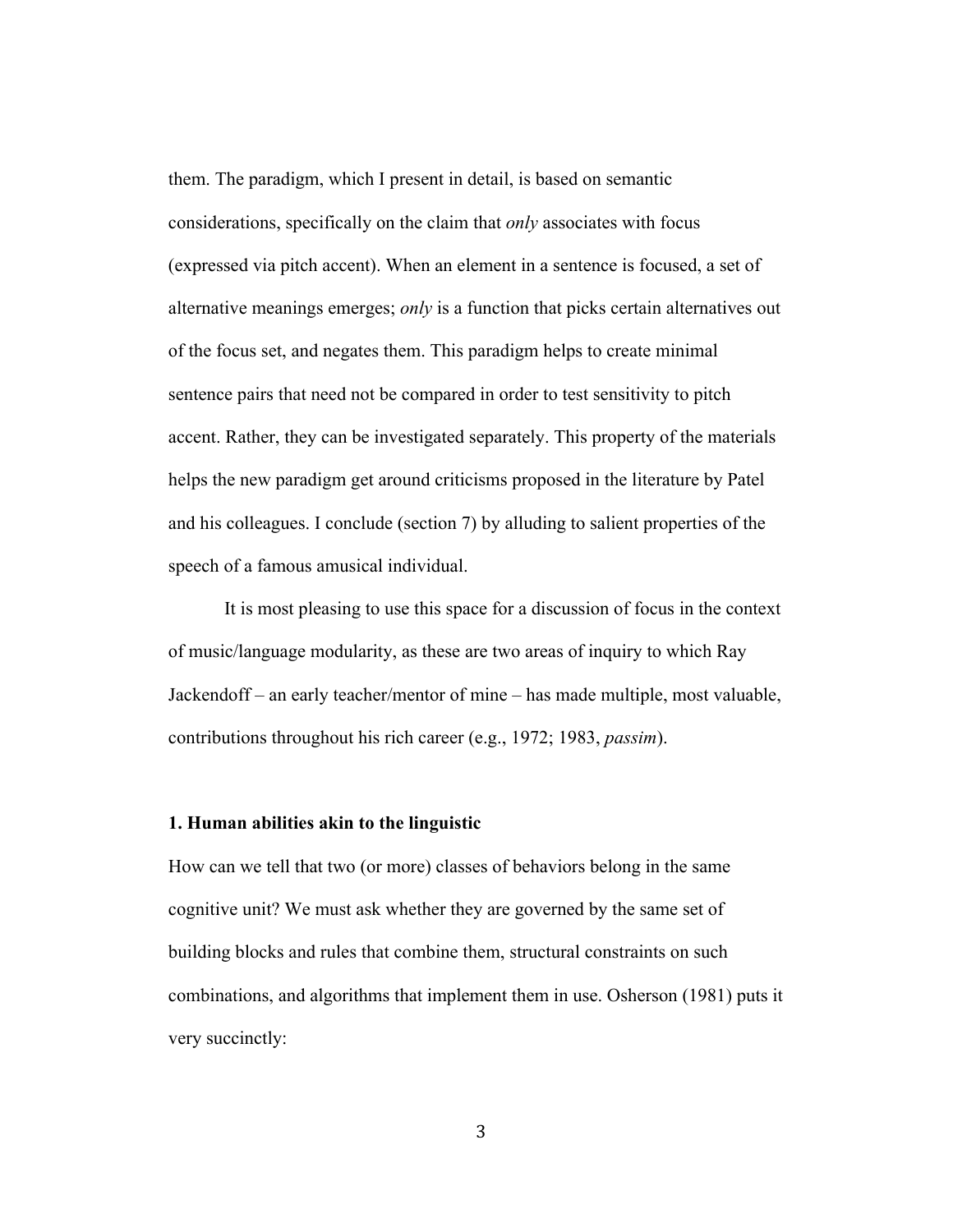$\ldots$  let C<sub>1</sub> and C<sub>2</sub> be two classes of processes and structures that conform to two sets of interlocking and explanatory principles,  $P_1$  and  $P_2$ , respectively. If the properties of  $C_1$  can be proved not to be deducible from  $P_2$ , and likewise for  $C_2$  and  $P_1$ , then distinct faculties are (provisionally) revealed.

Fodor (1983) suggests several perspectives from which the modularity of cognitive systems from one another can be assessed: **a**. the computational perspective, in which we inquire whether the structural principles (*a k a* knowledge) that govern one system can be deduced from those of another; **b**. the implementational perspective, which examines identity or distinctness of the processes that implement this knowledge in use. **c**. the developmental perspective, which looks at similarities and differences in the way cognitive systems unfold in the developing child; **d**. the neurological perspective, which explores anatomical and physiological properties brain loci that support each system.

Given what we currently know about language, here are some properties we should require from a neurocognitive ability akin to language:

I. It must be able to handle (i.e., analyze, perhaps even produce) strings, or continua, that unfold over time.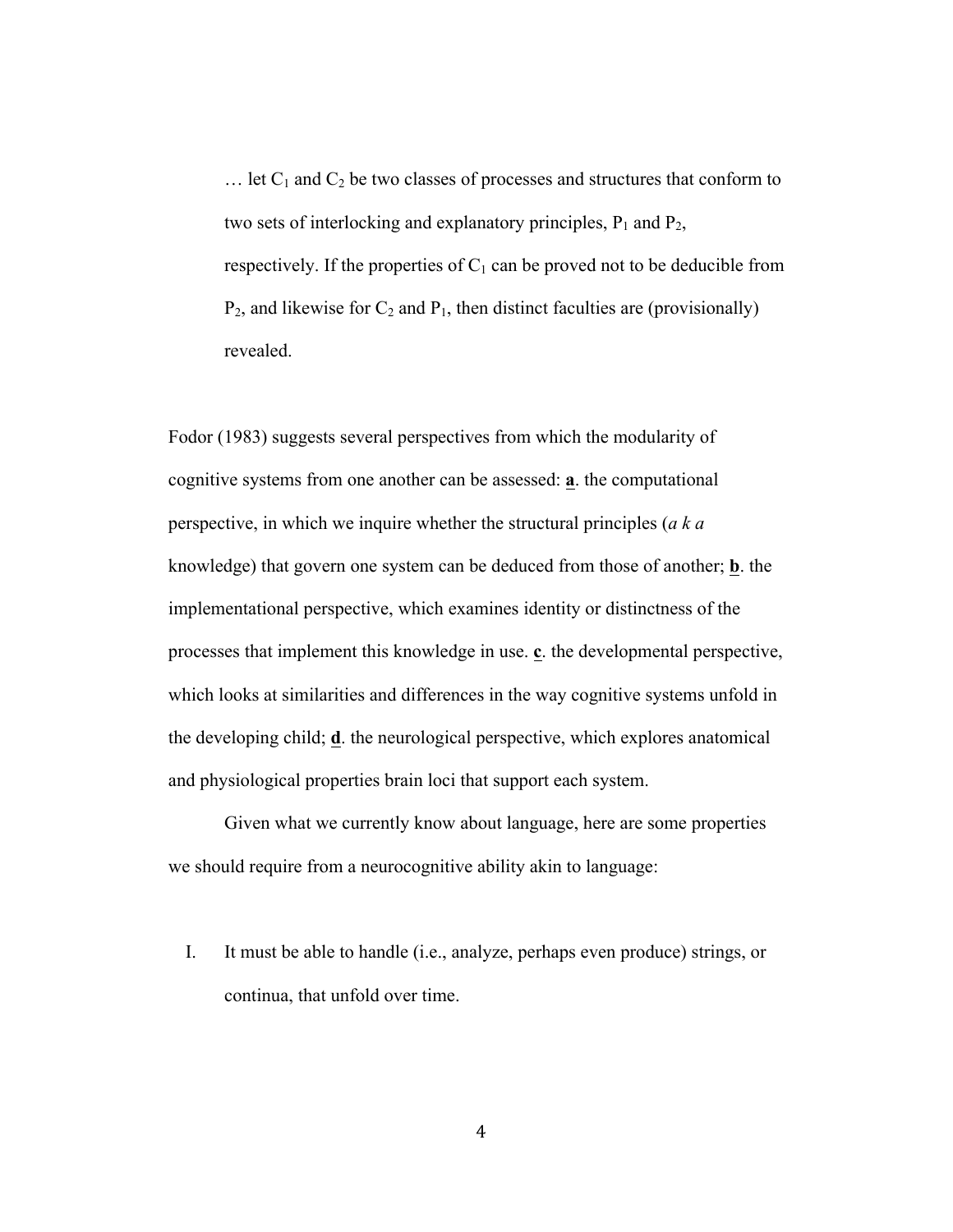- II. It must be able to concatenate smaller forms into bigger ones by combinatorial rules, to ensure rich expressiveness. These must be constrained by principles similar to linguistic ones.
- III. Its inventory of basic forms must be meaning bearing, where smaller pieces of meaning compose into larger ones.
- IV. Diversity of forms and rules is permissible, as long as it is constrained by universal principles.
- V. Its dedicated mechanisms must be supported by specialized neural clusters.

This list helps us home in on three suspects: mathematical and musical abilities, and the ability to sequence motor actions. Each of these seems to be a serious candidate to satisfying criteria I-IV. Indeed, some have maintained that language and mathematics share a common cognitive basis (Changeux, Connes and DeBevoise 1998; Chomsky 1988; Henschen 1920), while others have argued that the same holds for language and motor ability (Schuell 1965; Kimura 1973a,b; Rizzolatti and Arbib 1998; Fadiga, Craighero and Roy 2006).

Neurologically, we know that each of these abilities is associated with a disorder or deficit, which may lead to the satisfaction of criterion V, the focus of this chapter: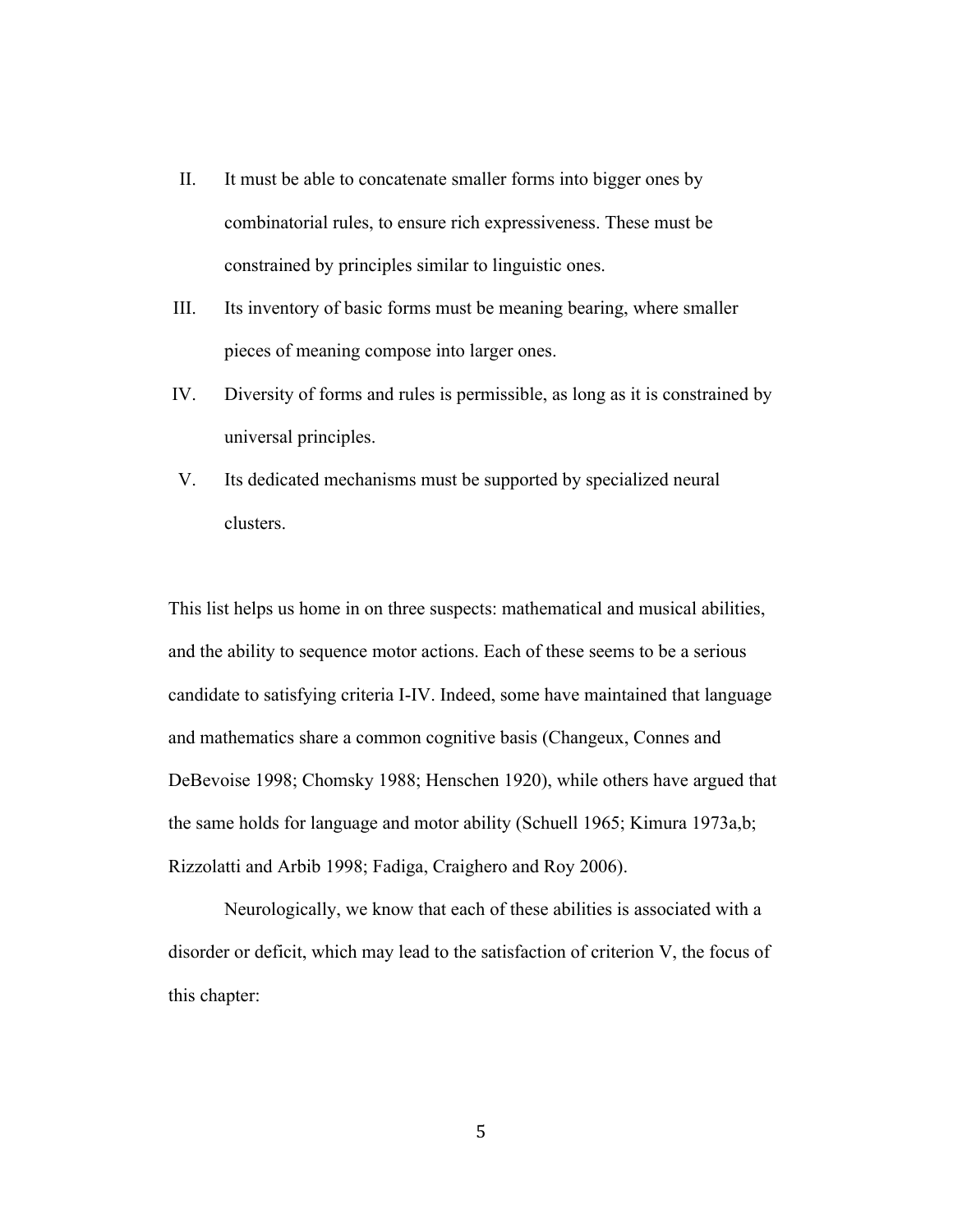- Linguistic ability aphasia
- Mathematical ability acalculia
- Motor ability apraxia
- Musical ability amusia

Aphasia, acalculia, and apraxia manifest subsequent to focal brain damage, which leads to debates regarding criterion V. Recent experimental evidence has suggested that language and mathematics are neurologically separable (Brannon 2005; Cohen and Dehaene 2000; Gelman and Butterworth 2005).<sup>2</sup> Regarding motor abilities, there, too, have been claims for and against modularity, most notably in the context of the Mirror Neuron theory (e.g., Rizzolatti and Arbib 1998; Pülvermüller and Fadiga 2010; Fazio et al. 2009; see Grodzinsky 2006, 2013; Venezia and Hickok 2009 for critical approaches).

In the case of music, matters are more complicated. Not only is neurological evidence scarce, but also, discussions of differences and similarities between language and music have been rather complex.

In his famous Norton Lectures, Leonard Bernstein (1973) proposed to try to find true parallels between language and music, since "all musical thinkers agree that there is such a thing as a musical syntax, comparable to a descriptive syntax of speech" (lecture 2). $3$  In the same spirit, Lehrdahl and Jackendoff (1980) claimed to have found deep parallels between language and music. Jackendoff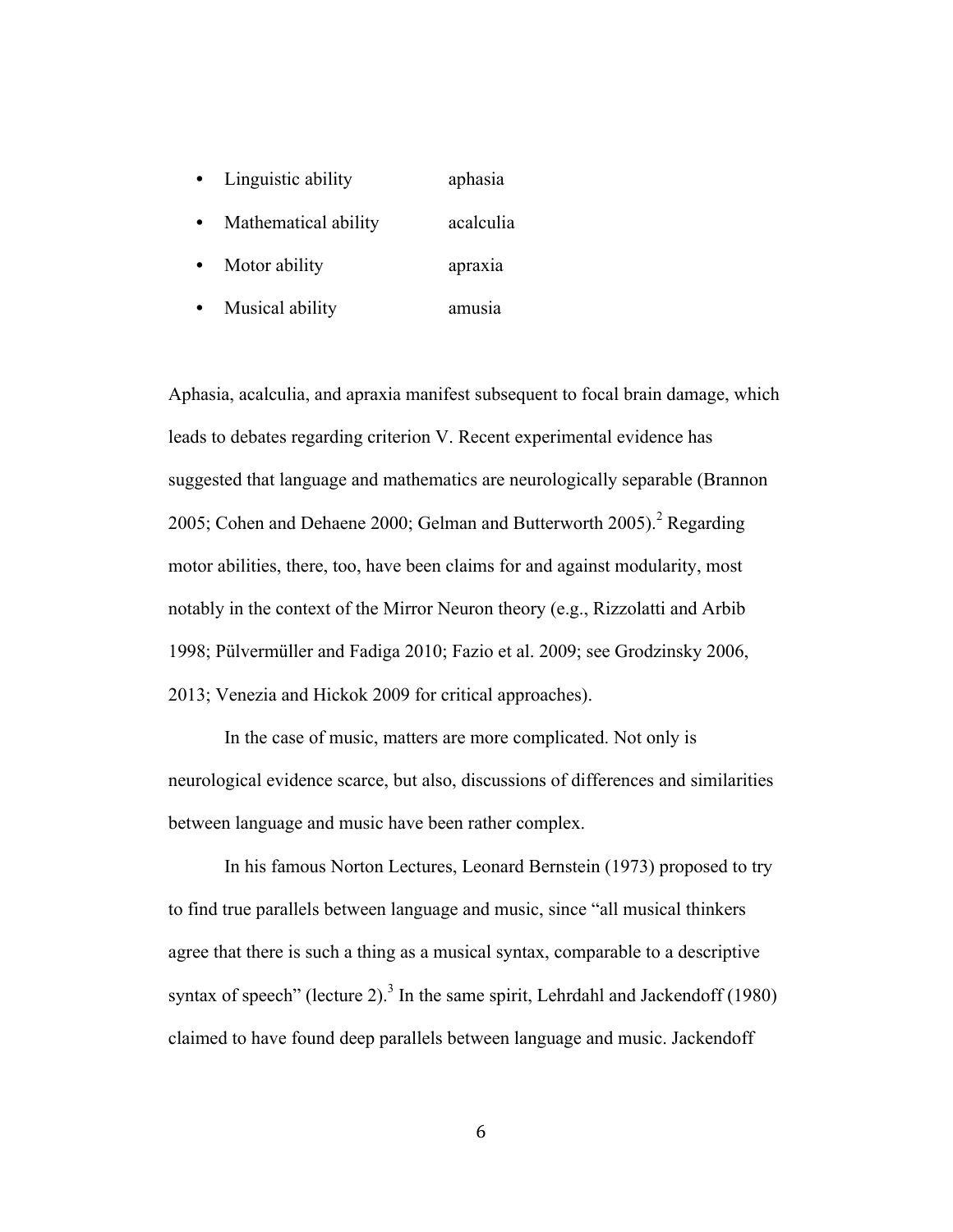(2009) has further asked whether there is domain specificity for language: "What does music share with language that makes them distinct from other human activities?" (195). Katz and Pesetsky (2011) have gone even further, formulating the *Identity Thesis for Language and Music*: "All formal differences between language and music are a consequence of differences in their fundamental building blocks (arbitrary pairings of sound and meaning in the case of language; pitch-classes and pitch-class combinations in the case of music). In all other respects, language and music are identical."

Bernstein, Jackendoff and Lehrdahl and Katz and Pesetsky discuss the relation between language and music from a representation and operational (processing) perspective. They steer clear from the neurological perspective, on which I will henceforth focus. The question here, then, will be: are there common neural substrates for musical and linguistic processes? At present, the evidence doesn't tell us as much as we'd like it to. We can nonetheless try to think about new ways to explore it, but that is not easy. In what follows, I will look at the form of the neurological argument in each of its incarnations, and try to see what conclusions, if any, can be drawn from the evidence at hand.

**2. The neurological argument for the separability of language from music** Schematically, tests of neurological modularity have the structure in (1):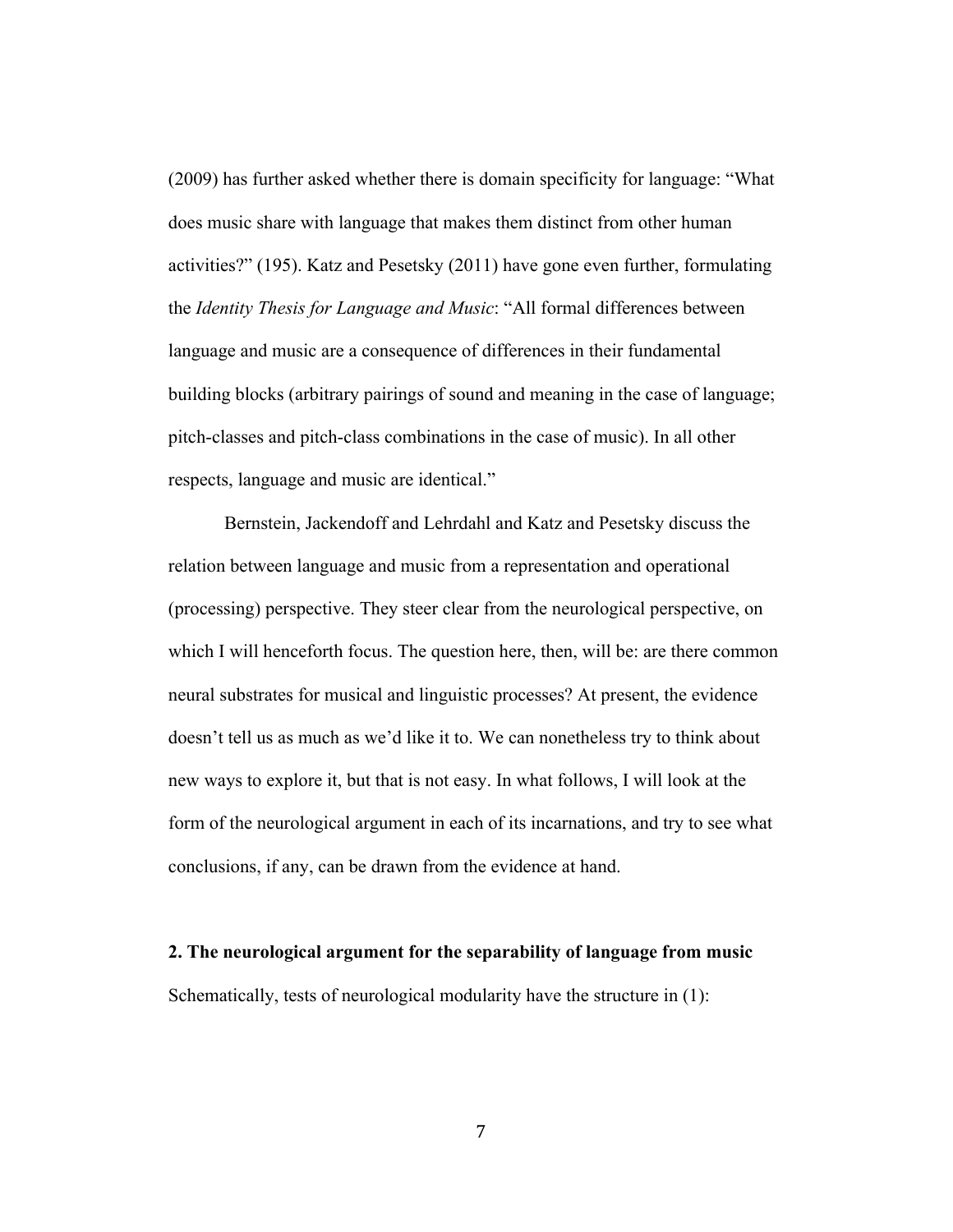|                     | <b>Functional anatomy type 1</b> | <b>Functional anatomy type 2</b> |
|---------------------|----------------------------------|----------------------------------|
| Measured variable A |                                  |                                  |
| Measured variable B |                                  |                                  |

That is, to demonstrate neurological modularity and in keeping with Osherson's dictum, tests that measure variables *A*, *B*, must produce different values in neurologically distinct areas of functional types *1*, *2*. The putative result in (1) would therefore indicate that the neural basis of the cognitive component(s) probed by test *A* are supported by area(s), or functional type, *1*, whereas *B* is supported by *2*. Crucially, *A*, *B*, are distinct. This is the well-known argument from *Double-Dissociation* (*DD* henceforth).

The *DD* argument can be applied in several ways, as the rows and columns in (1) can have different headers, as detailed in (2):

### (2) *Pieces of the neurological argument*

- a. Types of functional anatomy: loci of lesion; loci of activation clusters
- b. Types of measured (dependent) variables: (i) behavior along some dimension, (ii) brain activity due to behavioral manipulation
- c. The behavior pieces chosen (driven by a cognitive theory)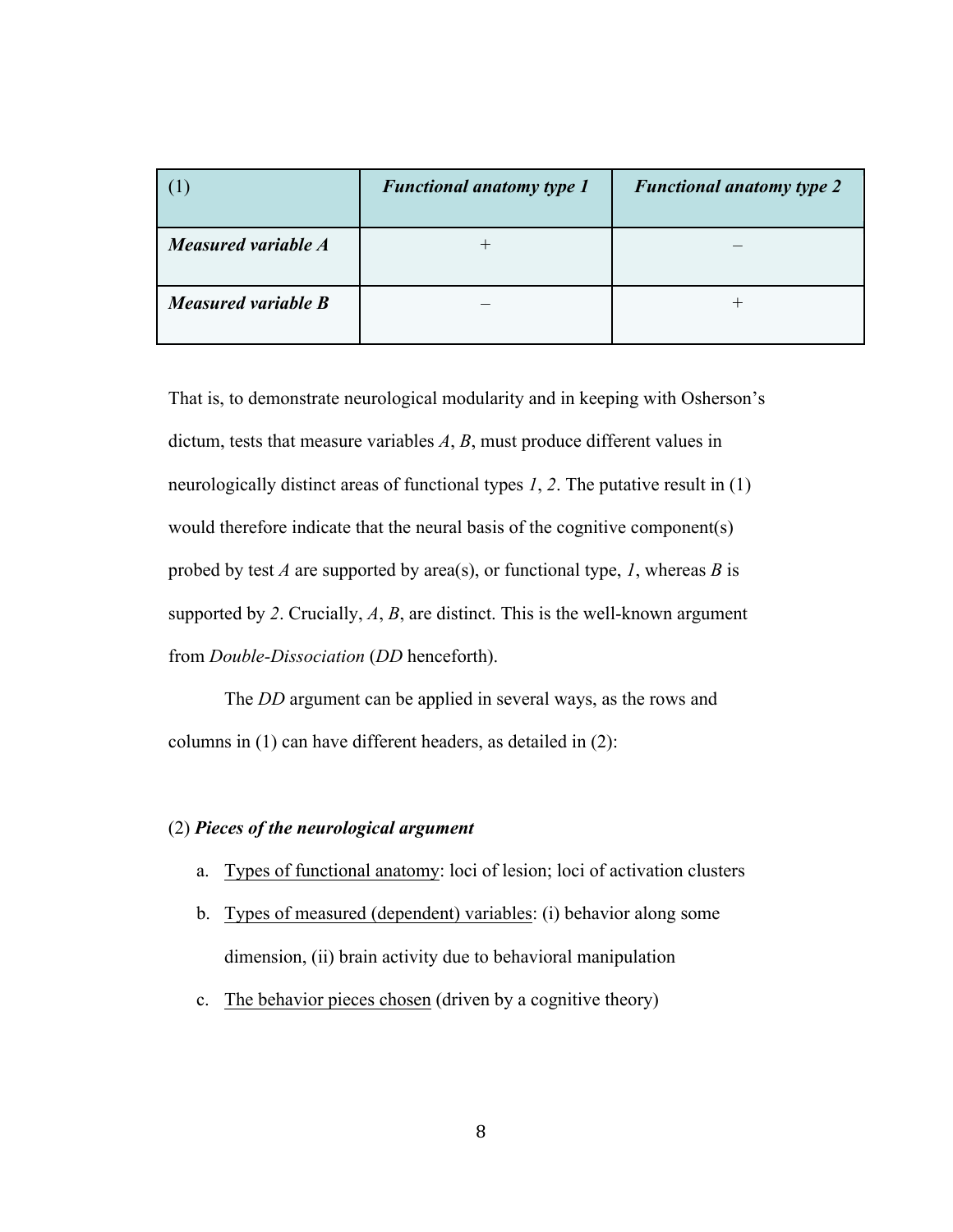In what follows, I will offer a critical review of past work along the lines detailed in (1)-(2). I will then follow with a constructive proposal.

#### **3. Gross Double Dissociations in disease and in health**

Traditionally, neuropsychologists have been engaged in a search for *DD*s. In the present context, the quest has been for cases in which language is severely disrupted whereas music remained intact, juxtaposed to cases in which language is intact, but music is gone, as schematized in (3), where the measured variables *A*, *B*, of table (1) are replaced by non-specific tests of musical and linguistic ability, and the functional areas are replaced by missing (lesioned) brain regions:

| $\mathfrak{Z}$         | Lesion in brain locus 1 | Lesion in brain locus 2 |
|------------------------|-------------------------|-------------------------|
| <b>Musical ability</b> | High performance        | Low performance         |
| Language ability       | Low performance         | High performance        |

Plainly put, the expectation here is to observe aphasia without amusia and vice versa. Such cases seem to exist (Peretz 1993; Peretz and Coltheart 2003; Grodzinsky and Finkel 1998), and their functional impairment is described as follows: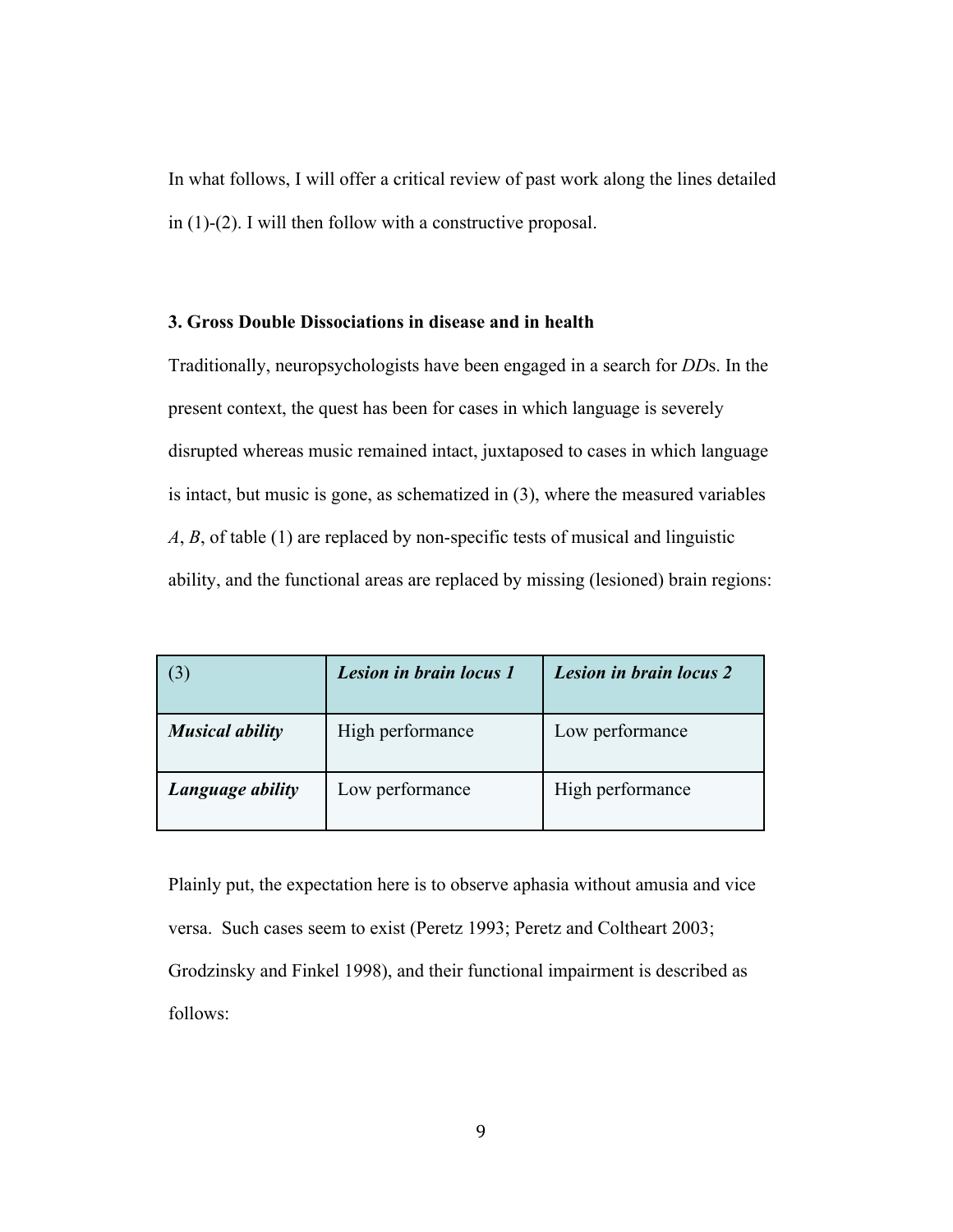G.L. (Peretz 1993) is a Québec man who apparently has amusia without aphasia. He has "lesions in the both right and left superior temporal gyri, temporal poles, inferior frontal gyri and insulae." "Out of 140 musical excerpts…familiar to everyone in Québec …he could not identify a single one… he was able to discriminate changes between single pitches…was sensitive to differences in melodic contour in short melodies. Yet he showed an absence of sensitivity to musical key." Language was largely intact. He scored 32/36 on the Token Test. "He scored in the normal range on standardized aphasia tests."

J.C. (Grodzinsky and Finkel 1998) is a woman who apparently suffers from aphasia without amusia. She has "a fronto-temporal lesion, including Broca's area," her speech is non-fluent and agrammatic, she speaks in short utterances and omits functional vocabulary. Her musical abilities are intact: an opera singer and a voice teacher prior to the cerebro-vascular incident that impaired her, she can still sing rather well.<sup>4</sup>

| $\left( 4\right)$ | <b>Patient G.L.:</b>           | <b>Patient J.C.:</b>           |
|-------------------|--------------------------------|--------------------------------|
|                   | Lesion excludes Broca's region | Lesion includes Broca's region |
| music             | Low performance                | High performance               |
| language          | High performance               | Low performance                |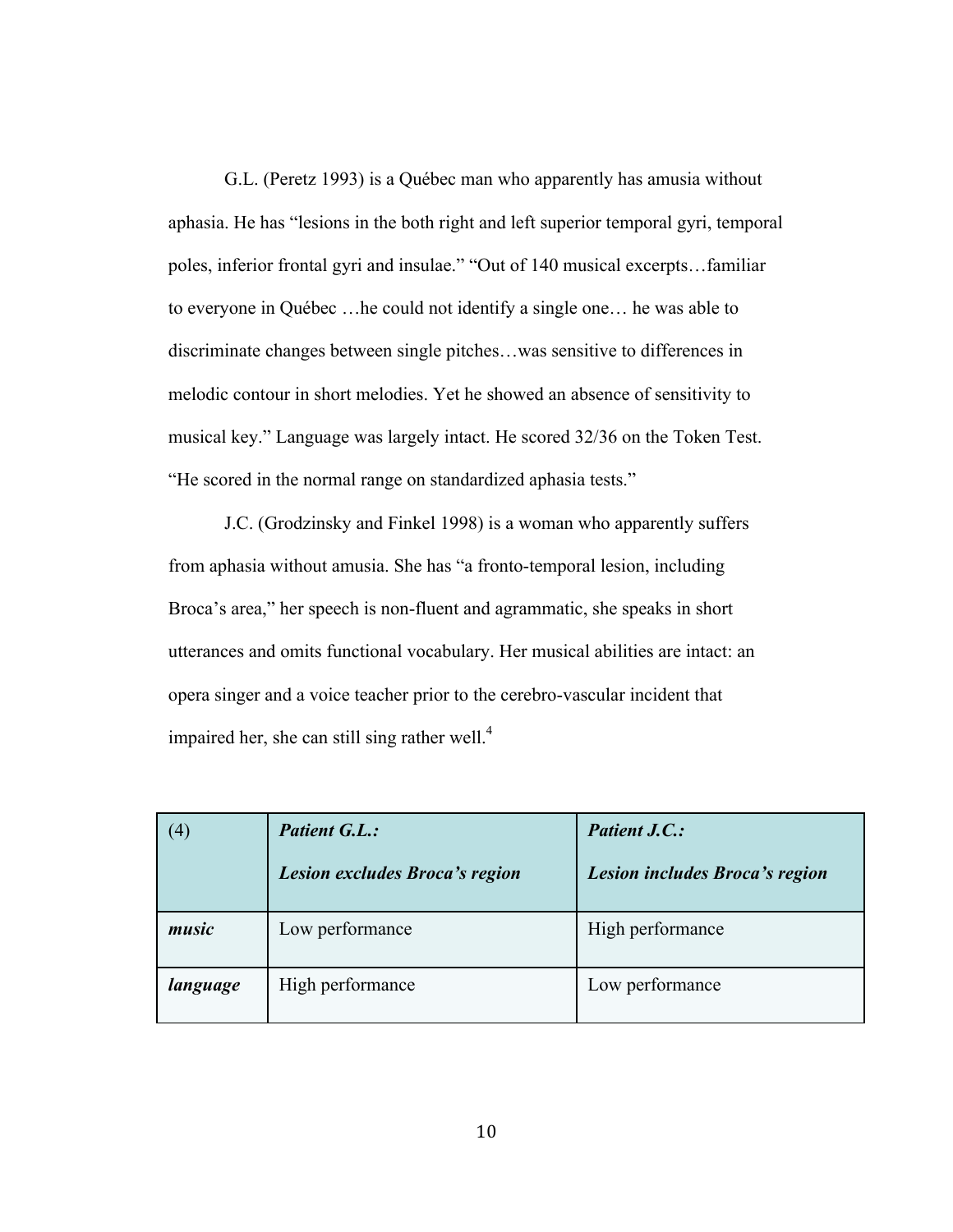J.C.'s comprehension deficit was documented in detail (Grodzinsky and Finkel 1998). It consisted of a syntactic impairment, manifested through deficient performance on a forced-binary-choice Sentence-to-Picture Matching task (5), and on a Grammaticality Judgment task (6) that featured grammatical sentences (6a,c) as well as violations (6b,d). The symbol "**◄**" represents the extraction site:

| (5) Comprehension performance                                 | % correct |
|---------------------------------------------------------------|-----------|
| a. The woman who dried the girl was thin                      |           |
| b. The woman who the girl dried $\blacktriangleleft$ was thin |           |

| (6) Judgment of well-formedness                                      | % correct |
|----------------------------------------------------------------------|-----------|
| a. It seems to Sally that the father rewards himself                 | 80        |
| b. *It seems to Sally that the father rewards herself                | 70        |
| c. The father seems to Sally to $\triangleleft$ reward himself       | 40        |
| d. *The father seems to Sally $\blacktriangleleft$ to insult herself | 30        |

The documented performance of these patients suggests that aspects of language and music are indeed doubly dissociated.

A similar logic has guided inquiries with healthy populations – the idea has been to search for double dissociations in the healthy brain. For example, in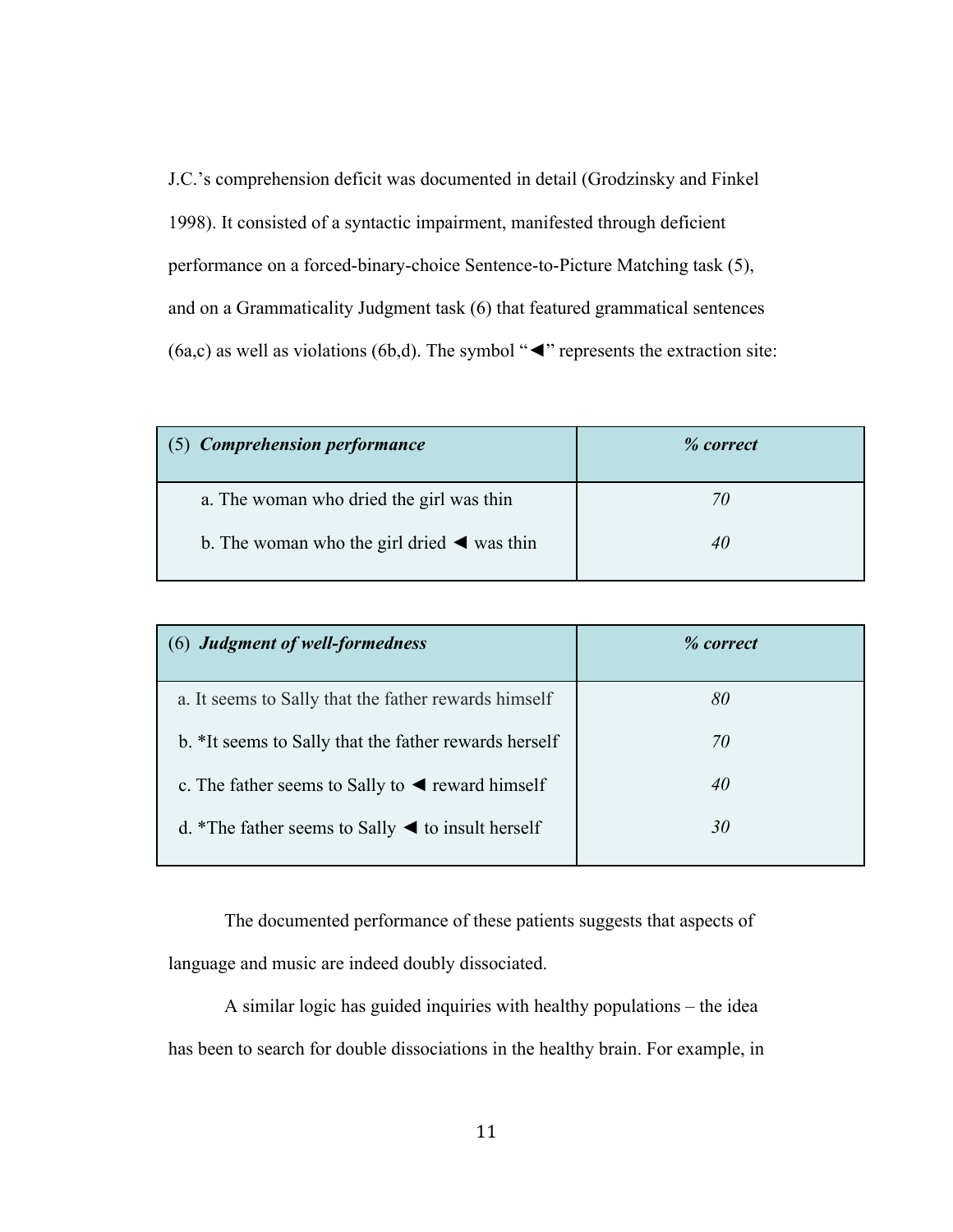fMRI, a linguistic task is expected to activate neuronal aggregate *X* but not *Y*; whereas a musical task would activate cell aggregate *Y* but not *X*. Thus Koelsch (2005) reports ERP and fMRI studies of well formedness, in which activations of ±well-formed sentences were compared to regular and irregular (tonal) musical pieces. This schematic design is in (7), where  $\Delta$  represents the difference in activation level between test and control (i.e., between brain activation with +well-formed continua stimuli and –well-formed ones):

| (7)                                 | <b>Brain loci for language</b> | <b>Brain loci for music</b> |
|-------------------------------------|--------------------------------|-----------------------------|
| <b>Music</b> ( $\pm$ well-formed)   | Low activation $\Delta$        | High activation $\Delta$    |
| <b>Language</b> $(\pm well-formed)$ | High activation $\Delta$       | Low activation $\Delta$     |

Koelsch reports large bi-lateral frontal and temporal (perhaps temporoparietal) regions that are activated by the musical contrast, which he juxtaposes to left Brodmann Areas 44,45 – regions traditionally thought to be activated by syntax.

Using the same logic, Fedorenko et al. (2012) have monitored the fMRI signal with a different set of contrasts. That is, they used ±scrambled sentences, which they compared to songs. Their study had the following schematic design: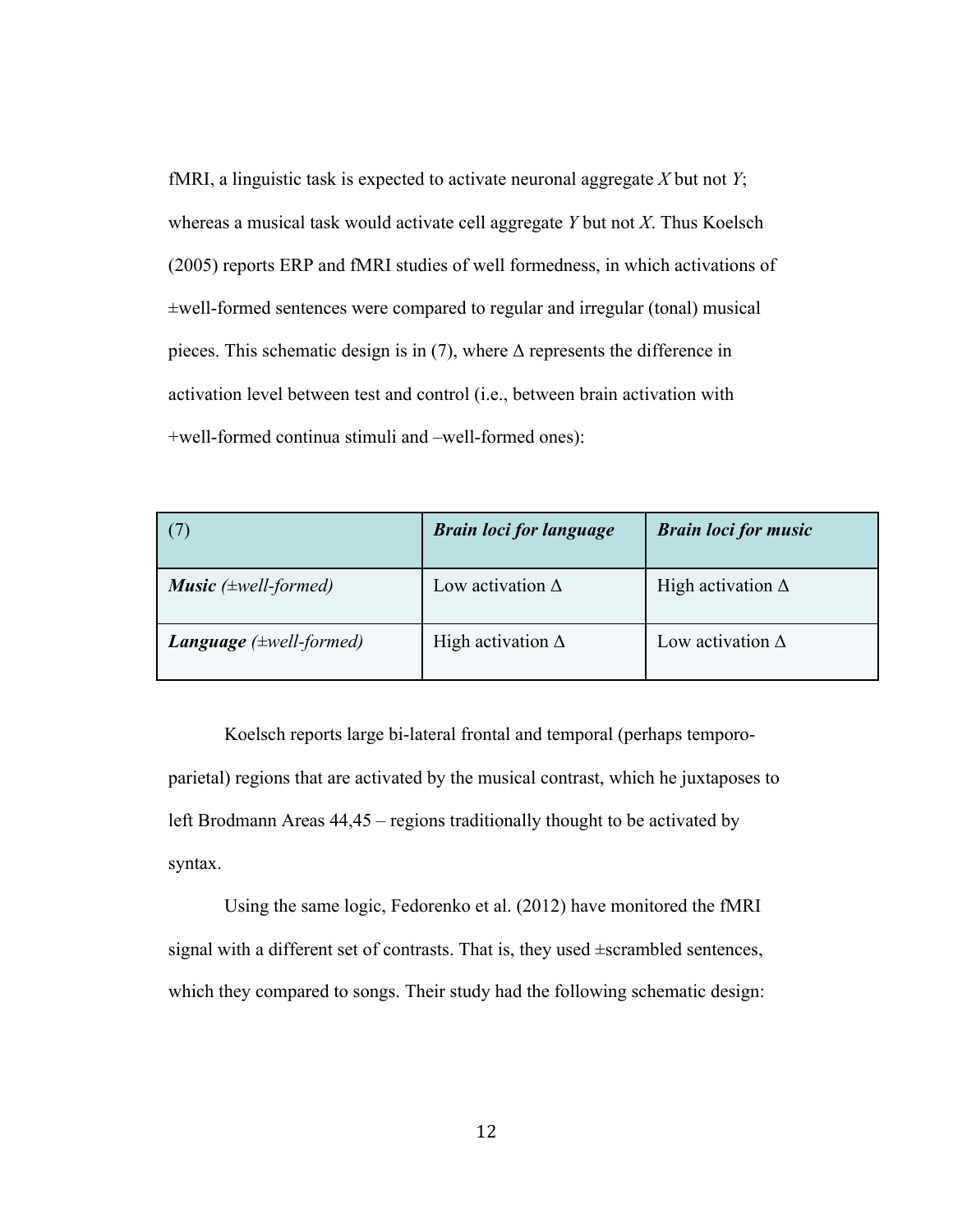| (8)                                | <b>Brain loci for language</b> | <b>Brain loci for music</b> |
|------------------------------------|--------------------------------|-----------------------------|
| <b>Music</b> ( $\pm$ Scrambled)    | Low activation $\Delta$        | High activation $\Delta$    |
| <b>Language</b> ( $\pm$ Scrambled) | High activation $\Delta$       | Low activation $\Delta$     |

Loci for language were found in the left inferior frontal gyrus (LIFG, roughly Broca's region), left middle frontal gyrus, and left anterior, middle and posterior temporal regions, as well as the angular gyrus. <sup>5</sup> Music areas were found on both hemispheres, from right and left anterior and posterior temporal regions, to right and left premotor, supplementary motor, areas. Again, a double dissociation is demonstrated, but not as sharply as one would have wished.

We might examine the results of these studies – whether they evince neuroanatomical overlap between language and music; and whether we observe a match between the lesion studies and those in health, or even anatomical congruence between the 2 sets of fMRI studies. However, before looking at the results, we might question the choice of tasks, materials, and contrasts:

**I.** *Are the musical and linguistic materials and contrasts uniform?* If different studies use different types of contrasts, why would one expect the resulting errors (in the case of lesion work) or activation patterns (in health) to be similar in the first place?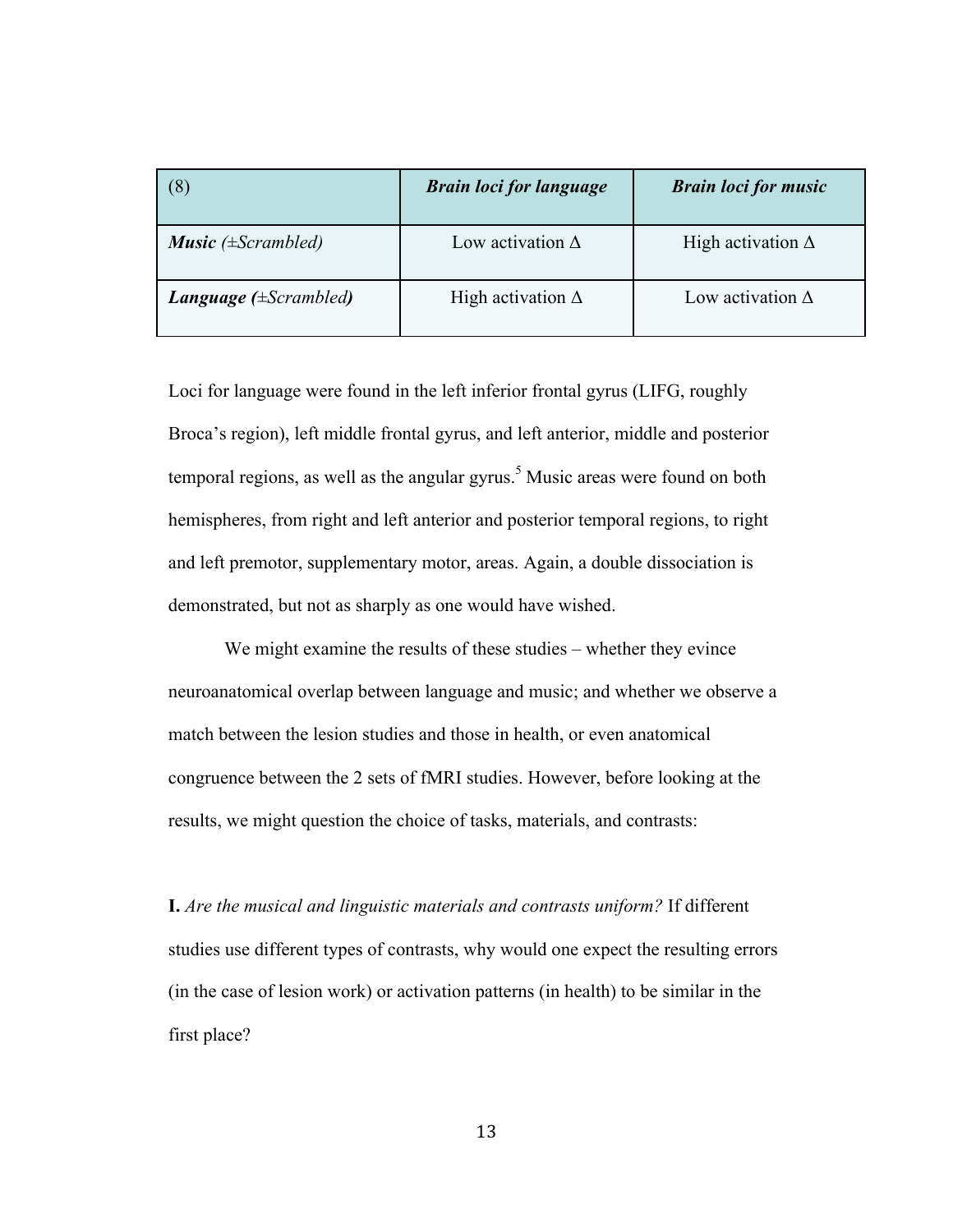**II.** *Are the musical and linguistic tasks matched?* The Specificity/modularity agenda requires use of parallel methodology and reasoning across cognitive domains.

**III.** *How do the tests connect to linguistic and musical structure?* The interest in the relation between language and music stems from the belief that linguistic and musical strings are structured and governed by rules. We also know that the neuropsychology of other domains indicates complex symptomatology that differentiates between different syndrome types *within* each domain. How does this structural complexity enter into the considerations here?

Reviewing the studies above, we begin with the neuropsychological cases: G.L. and J.C. received a mixed bag of tests. G.L.'s linguistic abilities were assessed through the Token Test (de Renzi and Vignolo 1962). However it is not clear that this test assesses linguistic, as opposed to general cognitive, skills: it presents a display of shapes in different colors and sizes, and requests the subject to act on statements whose "complexity" (on a metric that has little to do with linguistic structure) is varied. E.g., in a context of large objects only – where the properties to be attended to are shape and color – the command may be "*pick up the yellow circle*"; in a context that includes all objects, with more properties to attend to than before (shape, color, size), the command may be "*pick up the small yellow rectangle AND the large red circle.*" With this structure, it is very difficult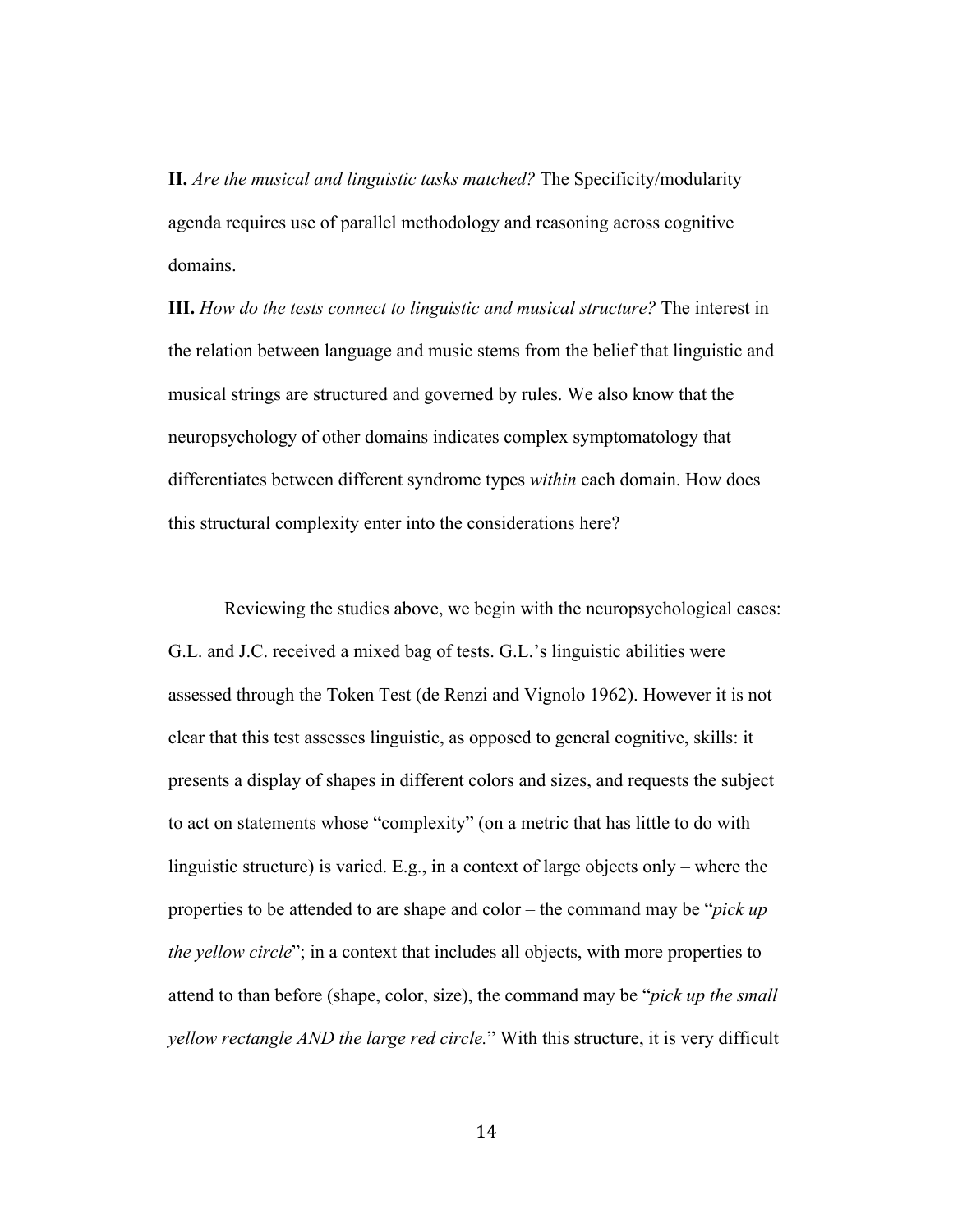ascertain that the dimension on which difficulty increases here is linguistic. The increased length of command, and its appeal to a larger number of spatial properties of shapes, might well tap some general cognitive resource in an incremental fashion. In other words, G.L.'s success on the Token Test is not indicative of full linguistic ability, as this test may well have missed fine linguistic deficits.

Musically, G.L. was asked (and failed) to identify tunes that were wellknown in his culture at the time. There was nothing in this test to suggest a direct analogy or parallel to the linguistic test just described.

J.C. was given a very different language test battery, in which syntactic structure was varied systematically along the Movement dimension, and constraints on syntactic movement were occasionally violated. In the musical domain, she was not tested formally, but as she actively sang, we are fortunate to have access to recordings of her singing ability. Her singing, good as it was, did not necessarily tap all her musical abilities; in particular, it was not designed to match the linguistic materials in terms of structural complexity or difficulty. Thus on all counts, G.L. and J.C. do not constitute a double dissociation. The road to such dissociations appears long and treacherous.

More recent studies of music/language relations in health appear to be finer grained in terms of the choices made. Still, we might want to scrutinize the materials and contrasts chosen, as well as the tasks. We should also review the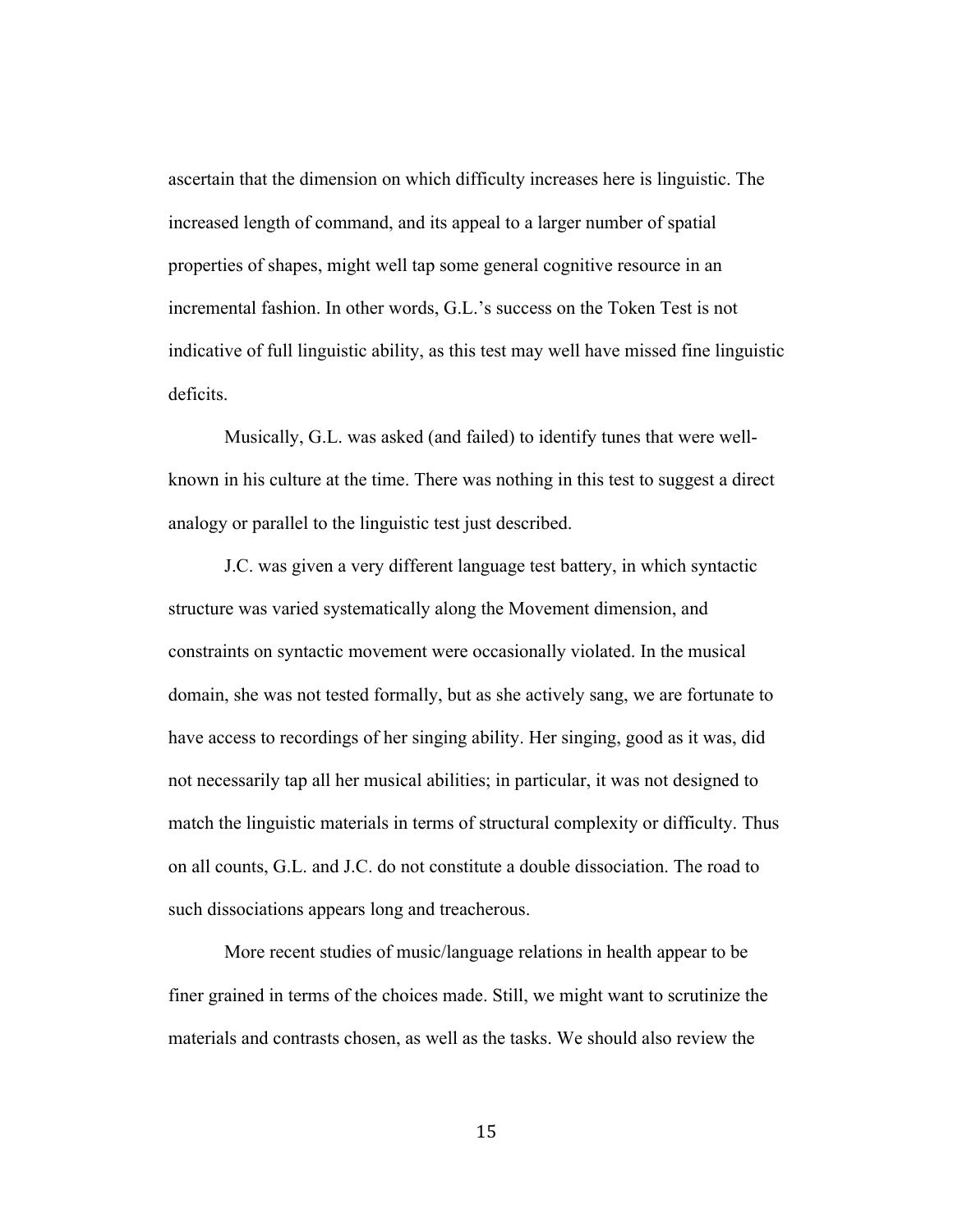degree of cross modal matching - the extent to which tests carried out in different modalities are matched in terms of the generic resources they require. One useful review is Koelsch (2005), who looked at studies in which violation of musical expectation in musical continua were compared to violations of grammaticality in language. Regrettably, there is no discussion of the nature of the violations in both domains and the rationale behinds the choices made; nor is a parallelism between the violations across domains established. One wonders, therefore, whether the contrasts chosen are (i) representative of their respective domains in a theoretically justifiable fashion, and (ii) whether they are parallel.

Fedorenko et al. (2012) carried out an fMRI which used a collection of English sentences and Western musical pieces. Both sentences and musical pieces were presumably matched, and were further contrasted to their scrambled versions (i.e., scrambled sentences and songs). Their participants were asked, in the music task, *"how much did you like this piece?"*, and in the language task: *"did X feature in the stimulus?"*, where *X* was a given 'memory probe.' The authors search for Regions Of Interest (ROIs) in the brain, defining them on the basis of a functionally selective activation pattern they exhibit (i.e., in terms of the  $\Delta$  between brain responses to scrambled vs. non-scrambled stimuli was low for music and high for language). They are therefore known as fROIs (as opposed to anatomical ROIs, defined by anatomical properties such as borders or topography). Fedorenko et al.'s first goal was to identify fROIs which are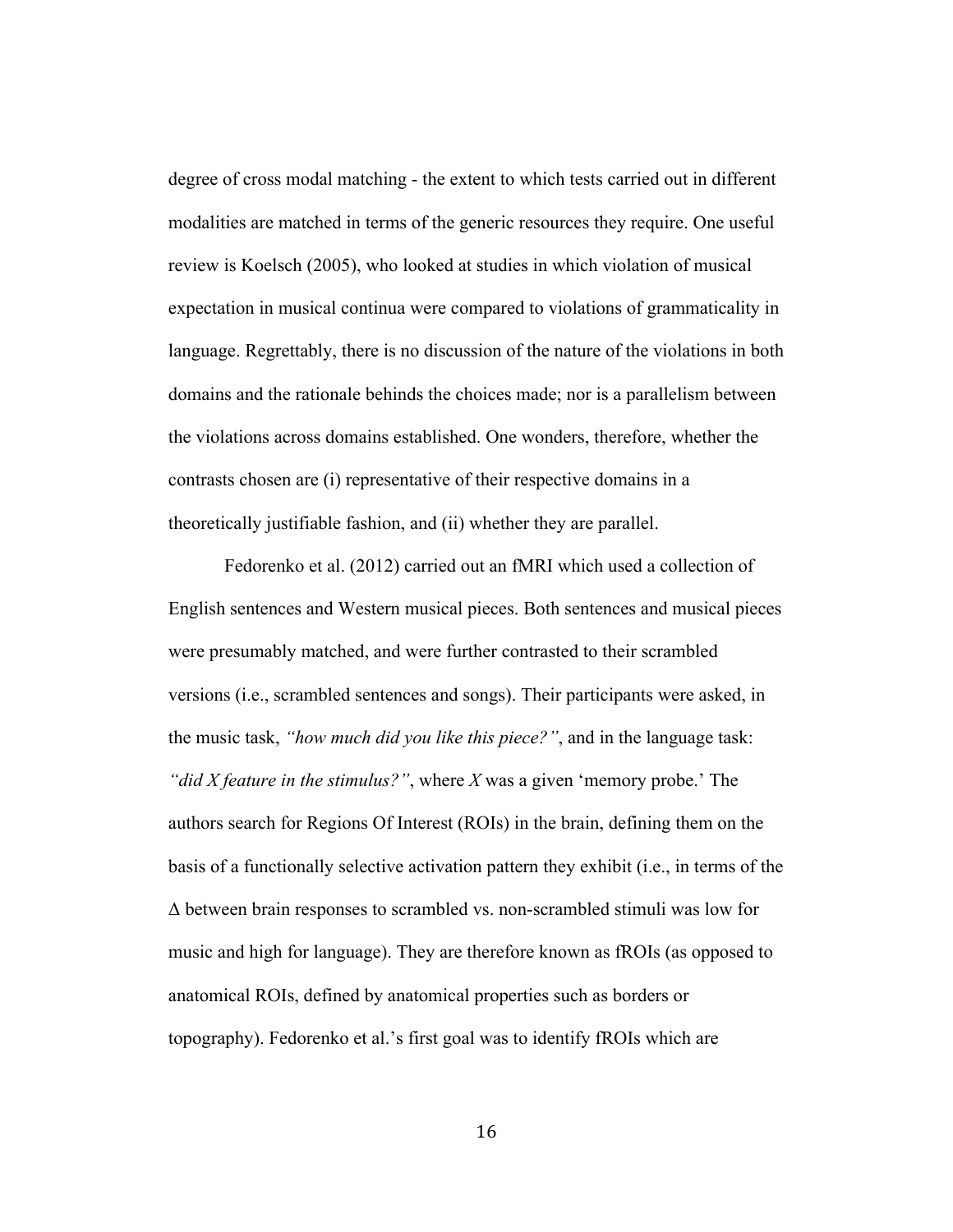sensitive to language but not music (fROI-1), as well as opposite functional regions (fROI-2). Finding such a *DD*, they argue for a functional double dissociation (3294).

But in light of the above discussion, one might wonder about the *motivation* for the choice of basic stimuli, whether the language and musical *tasks were on a par*, and moreover whether *scrambling* the stimuli is a theoretically interpretable manipulation. Finally, it is not clear that the tasks in the two domains are parallel. The absence of discussion of any of these issues leaves a reader puzzled. These authors' justification of the choice of linguistic and musical continua comes from the fact that all these continua activate clusters in each individual subject – an interesting observation, but hardly a key to interpretation. As well, there is no reason to think that the tasks were on a par – one requesting a "likeability" ranking, another – word monitoring. These choices, as well as the principles that may underlie the irregularity induced by scrambling in each domain, are not discussed any further. The materials and tasks are thus left as a black box, which seems to preclude a conclusion of the sort that Fedorenko et al. wish to draw. It would appear, then, that theoretically motivated and better matched tests would be needed in order to evaluate whether language and music are supported by the same brain regions.

Let me be a bit more specific. One would imagine that Fedorenko et al.'s interest in differences and commonalities between language and music stems from

17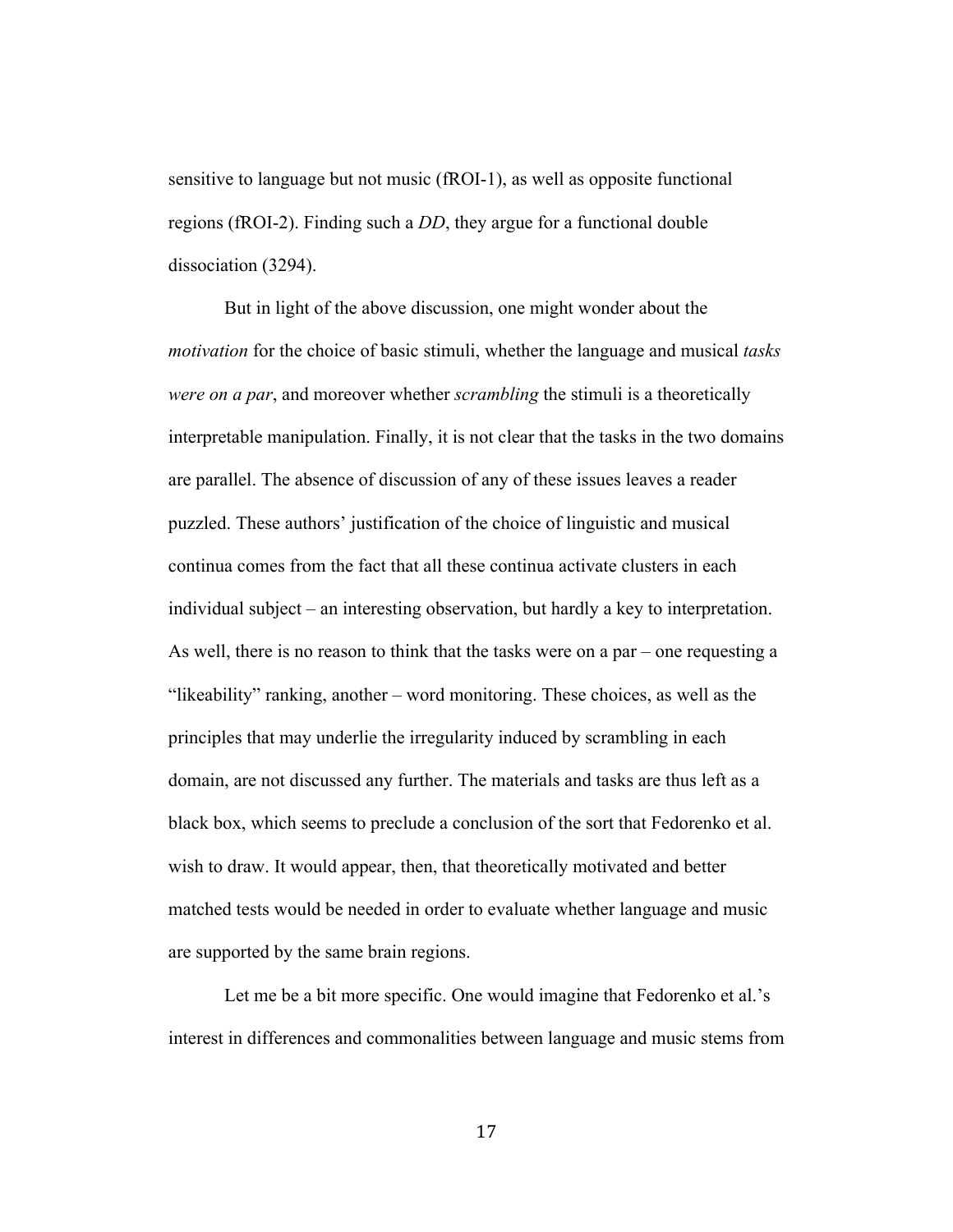the fact that sentences and musical pieces are structured, rule-governed objects. Indeed, they seem to suppose that any task that involves musical combinations (compared to blatant violations of combinatorial rules) is comparable to a task that involves linguistic combinations (compared to blatant violations of combinatorial rules). By this logic, the tasks they used were on a par.

But differences and commonalities between these two presumed "faculties" or "modules" can only be established through a detailed and precise specification of the combinatorial rules at issue. Only this way can a valid comparison be established, and thus ignoring the details (as Fedorenko et al. do in this case) does not really help. In order to argue that music and language are distinct, we need to ascertain that similar musical and linguistic contrasts and tasks indeed tapped different neural resources. An argument for the modularity of these two faculties would first require a demonstration that the contrasts used were equally taxing – that task demands tapped the same structural principles/combinatorial rules. This is not likely to have been the case here, and at any rate, no discussion of this issue is found in the paper. As a result, we are left in the dark.

The foregoing discussion and critique leads to several desiderata from a proper design for music/language experiments. To be truly informative, such experiments should:

18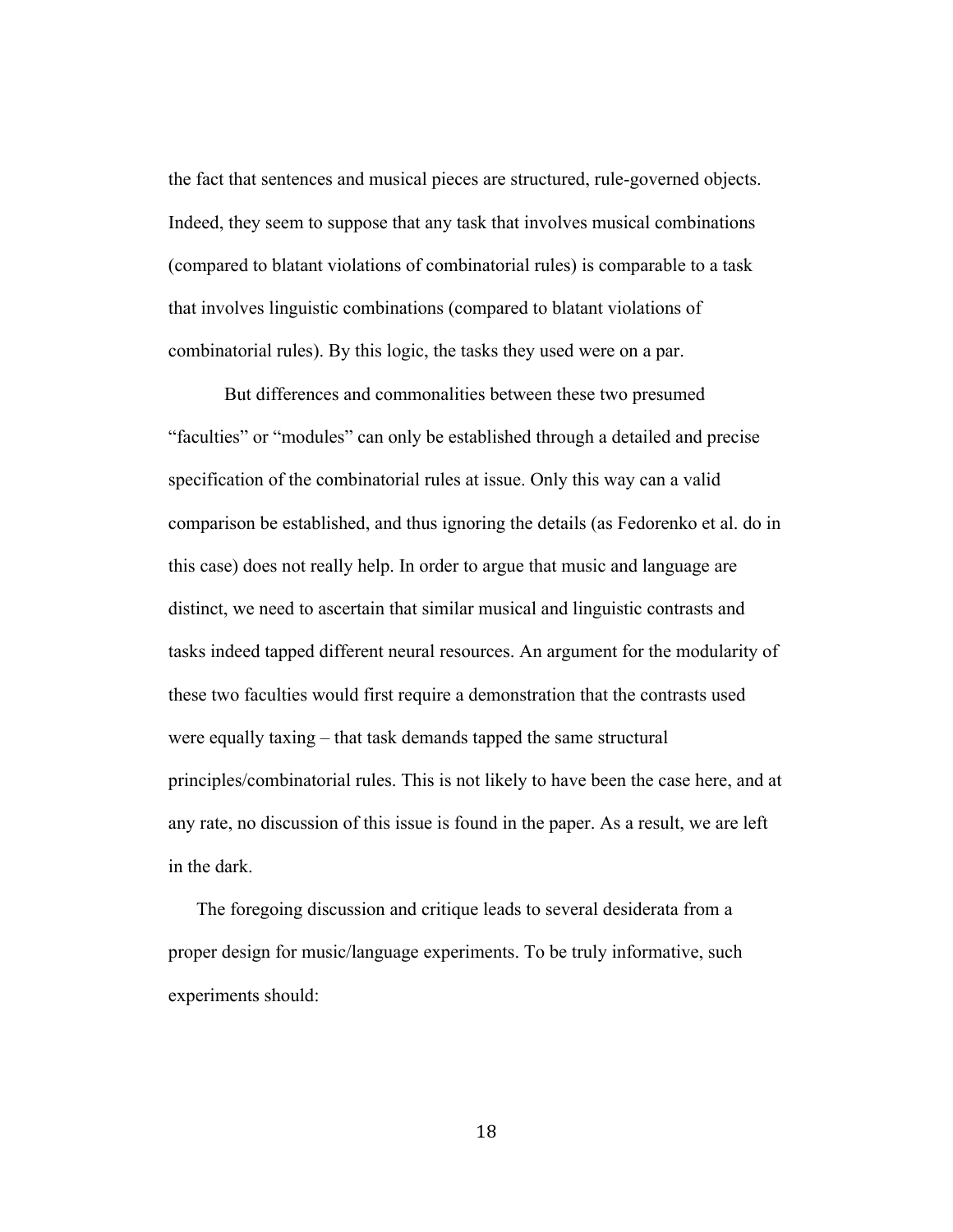- Make an explicit connection to theories of musical and linguistic knowledge
- Keep task demands parallel across modalities and groups
- Focus on cognitive dimensions that are relevant to structural analysis in all domains

Once the "right cognitive dimension" is found, the *DD* schema in (1) can be refined. Below are sketchy design tables, for studies aimed to detect double dissociations in disease via selective performance deficiencies (9), and in health via localized signal intensity differences (10), which I develop below:

| (9) DDs IN LESION STUDIES                      | <b>Functional Deficiency A</b> | <b>Functional Deficiency B</b> |
|------------------------------------------------|--------------------------------|--------------------------------|
| <b>Music</b> ("right cognitive"<br>dimension") | Low performance                | High performance               |
| Language ("right cognitive<br>dimension")      | High performance               | Low performance                |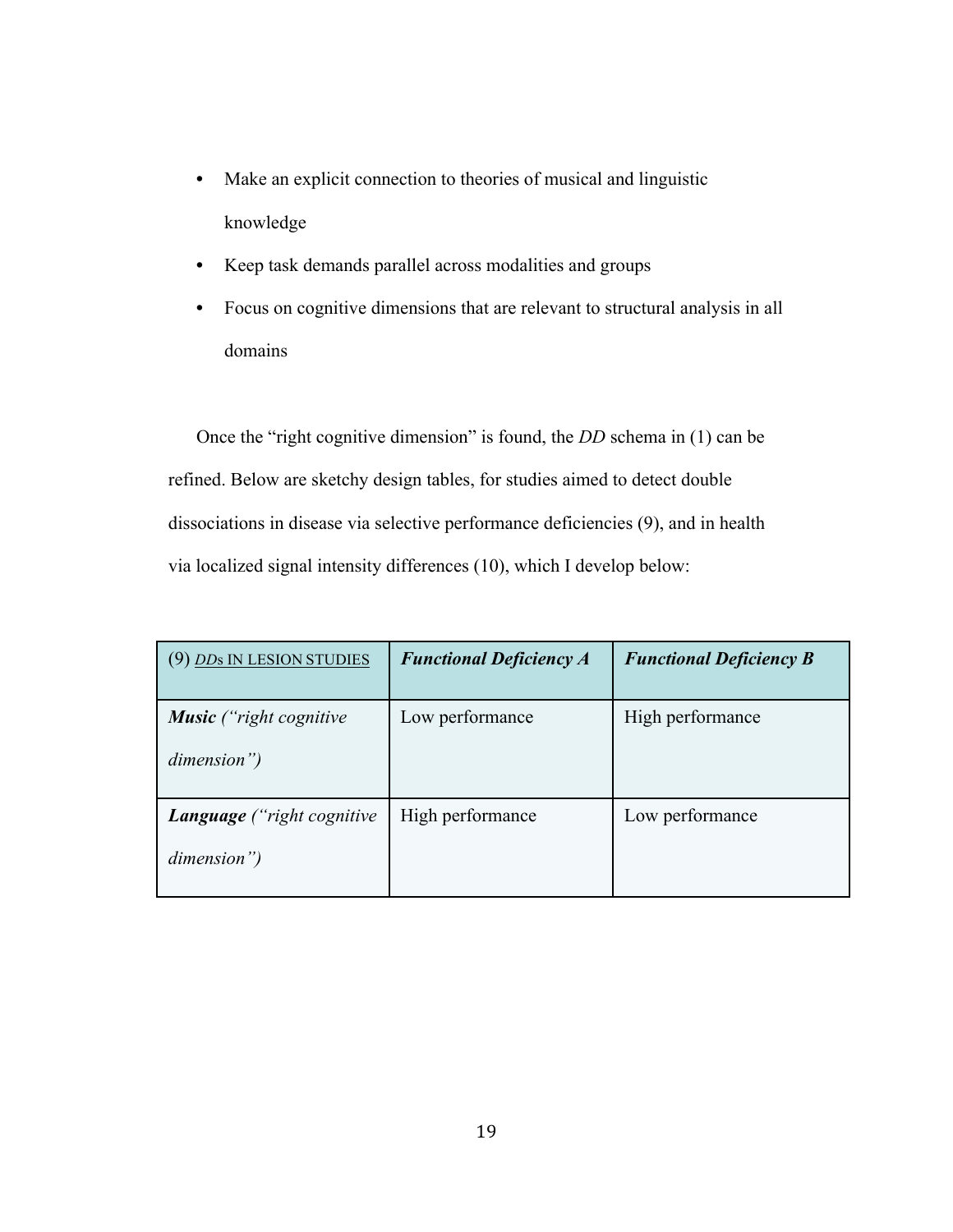| (10) DDs IN fMRI SIGNAL<br><b>DETECTION IN HEALTHY</b><br><b>INDIVIDUALS</b> | <b>Brain region A</b>    | <b>Brain region B</b>    |
|------------------------------------------------------------------------------|--------------------------|--------------------------|
| <b>Music</b> ( $\pm$ "right cognitive<br>dimension")                         | Low activation $\Delta$  | High activation $\Delta$ |
| <b>Language</b> $(\pm$ "right<br><i>cognitive dimension</i> ")               | High activation $\Delta$ | Low activation $\Delta$  |

Next, I will try to illustrate how such a research program is implemented.

### **4. Pitch discrimination in amusia**

Pitch is that quality of sound which allows us to play musical melodies. It moreover represents an abstraction: many different sounds have the same pitch (Schnupp et al. 2011, Chapter 3). It is an abstraction, as many different instruments (and voices) can produce sounds with the same pitch. It is thus among the most important properties of sound that help humans make music (Nelken 2011). No wonder, then, that it has featured in the research program that attempts to connect music to the neural tissue that support it (E.g., Ayotte et al. 2002; Hyde et al. 2011; Patel 2012). It is also important for linguistic meaning and communication: e.g., the difference between a sentences in which a different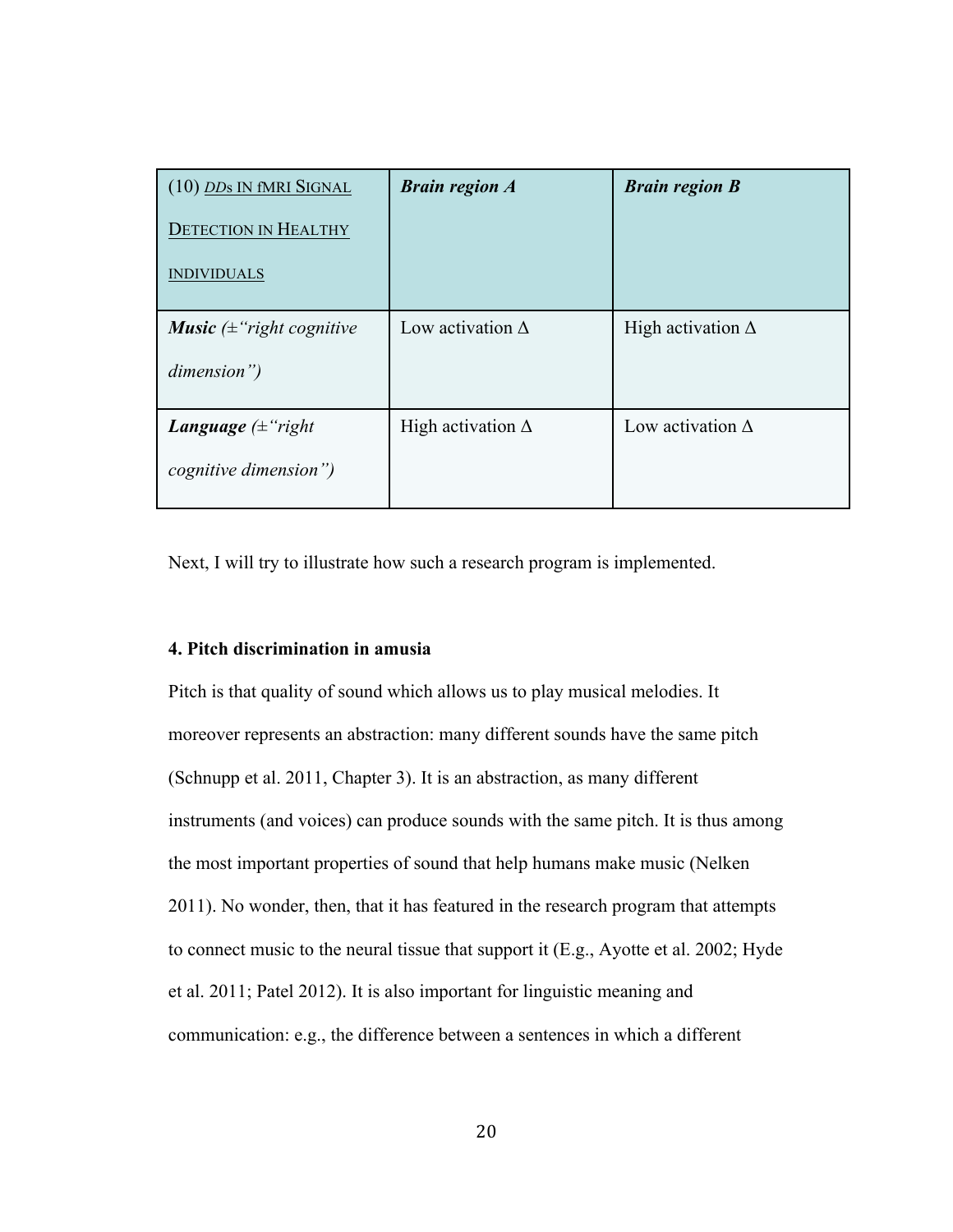element is focused as manifest by pitch accent (e.g., between *HE congratulated you* and *he congRATUlated you*).

Pitch therefore avails us of a possible dimension along which we can compare the linguistic and the musical. Indeed, several studies have attempted to identify pitch discrimination problems in the linguistic context in so-called amusical individuals, who suffer musical pitch deficits. Ayotte et al. (2002) asked these individuals to detect differences in melody pairs that differed in 1 semi-tone (positioned quasi-randomly), and then presented them with a language task, in which they were asked to indicate whether 2 sentences are the same or different, where the pairs consisted of sentences that differ in pitch accent:

# *Sentences compared (Ayotte et al., 2002)*

(11) a. Sing **NOW** please!

b. **SING** now please!

Ayotte et al. found that amusical individuals were near normal in discriminating between these sentences. Their success here, contrasted with their failure on the musical discrimination task, led Ayotte et al. to conclude that music and language are modular from one another.

Patel et al. (2008) and Liu et al. (2010) disagree with this conclusion. To them, the high performance on (11) is not particularly telling. Amusicals may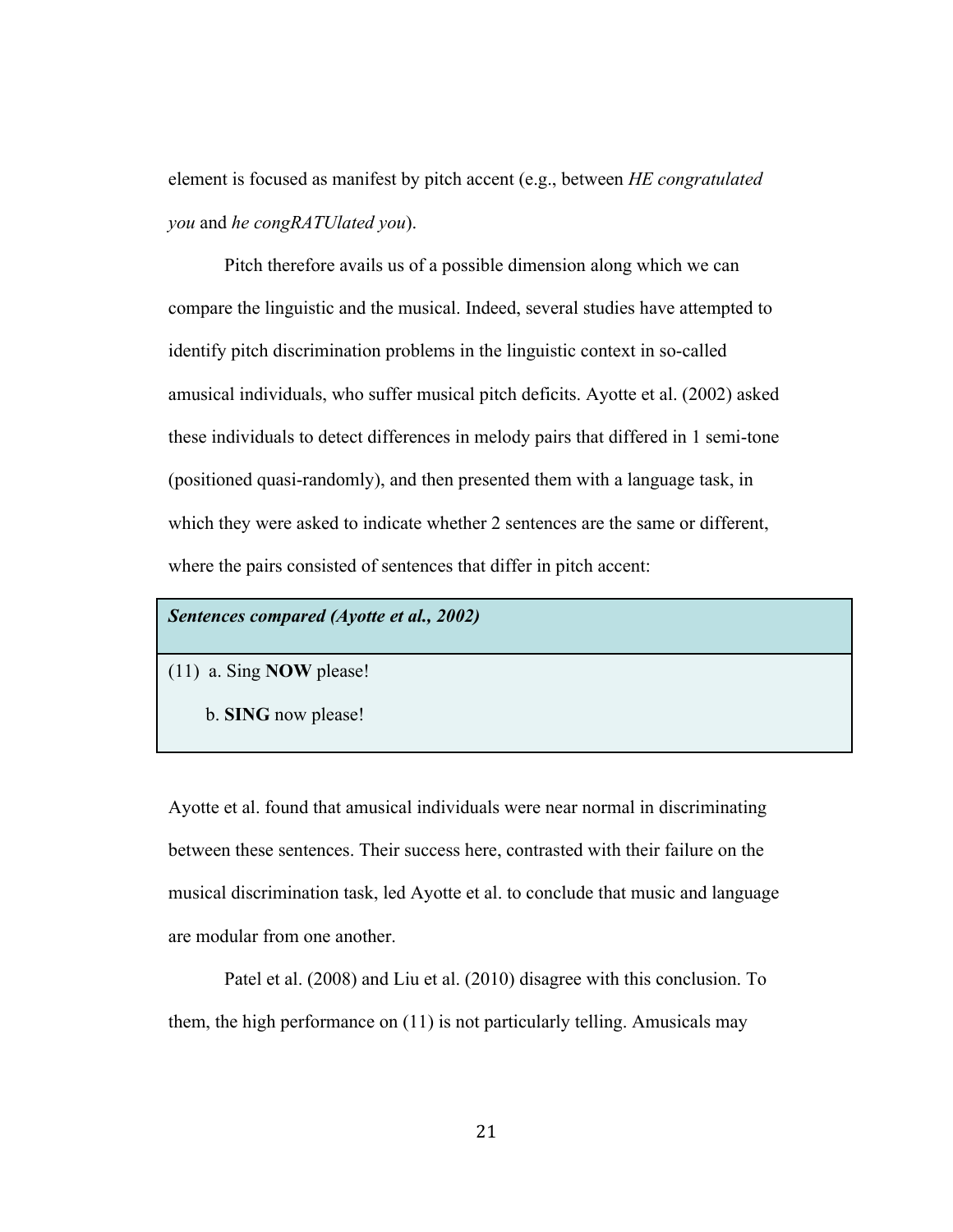have succeeded on (11) because "salient pitch changes can be 'tagged' according to the syllable on which this occurs, thus reducing the memory demands of the task" (Liu et al. 2010, 1683). The idea is that location of the pitch rise in the sentence could thus serve as a cue in the comparison task. Patel and colleagues therefore suggest to ignore the Ayotte et al. (2002) result, and move on to instances in which "tagging" is not an option, like question/statement pairs (12)-  $(13)$ , where the pitch difference was always in the same (sentence-final) position<sup>6</sup>. This linguistic material, they argue, would be a better test of language-music modularity, as the materials are now better matched. And so these materials were administered with 2 types of tasks – discrimination (same/different), and identification (question or statement):

## *Stimuli from Liu et al. (2010)*

- (12) a. She looks like Ann**!**
	- b. She looks like Ann**?**
- (13) a. He was born in Illinois**!**
	- b. He was born in Illinois**?**

Indeed, those individuals who had serious trouble with the musical comparison task were also not good at distinguishing questions from statements (12)-(13). Patel and colleagues conclude that this result – the cross-modal co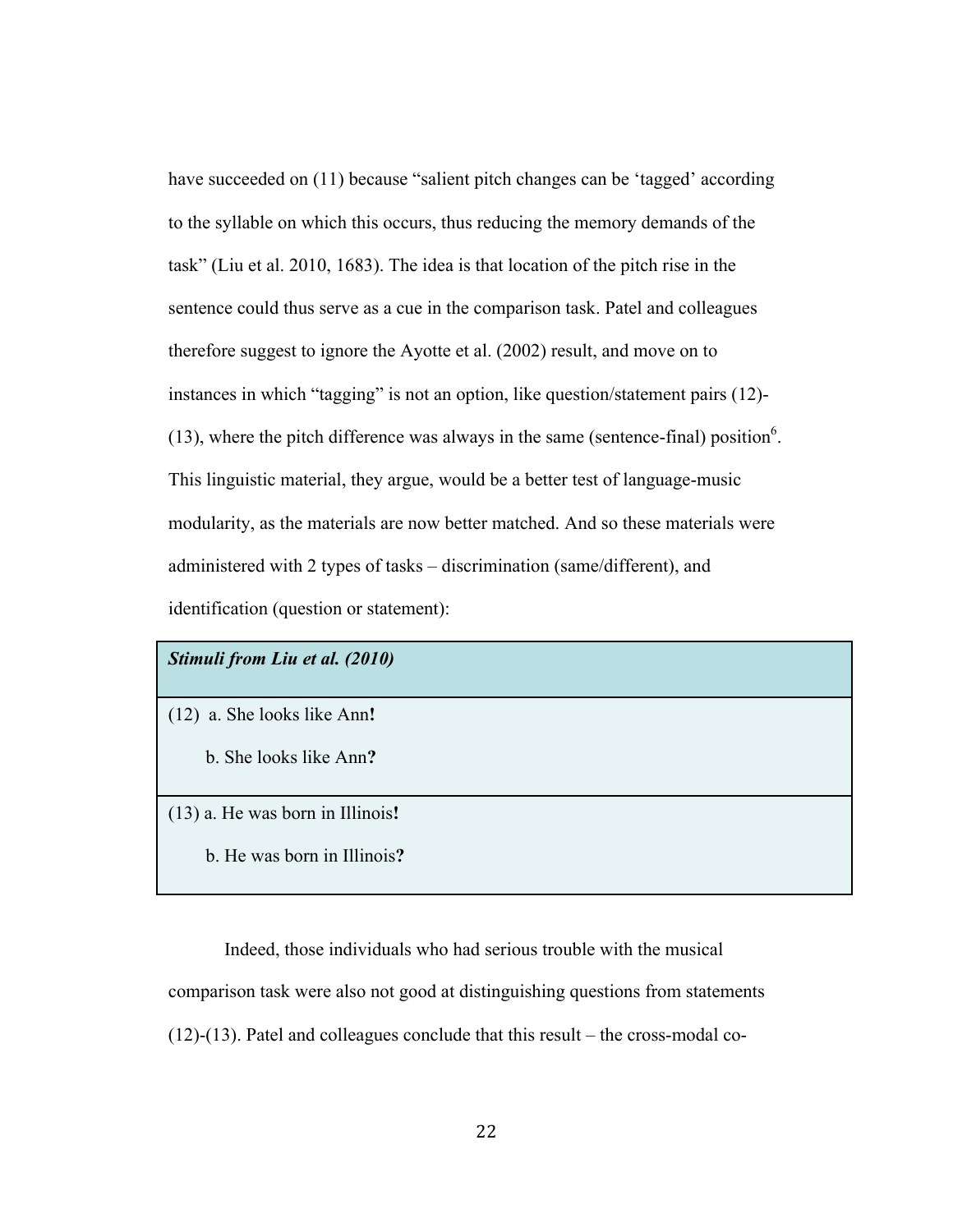occurrence of failures – argues *against* domain specificity, as the musical deficit co-occurs with a linguistic one.

Still, the conclusion reached by Patel and his colleagues may be a bit hasty. As the stakes are high – at issue is music/language modularity – I would like to revisit Ayotte et al.'s results for (11), and see whether a different interpretation is possible. I will then propose a way to get around the experimental problems noted by Patel and his colleagues, one that might lead to an improved test, with the hope of obtaining a somewhat higher resolution than previous studies.

# **5. A critique of the pitch discrimination studies**

The situation as presented, then, is as follows:

| (14)                                                        | <b>Amusical performance</b> |
|-------------------------------------------------------------|-----------------------------|
| <b>Music</b><br>$(\Delta$ pitch)                            | Low discrimination          |
| <b>Language</b> a. Focus location $(\Delta$ pitch) - $(11)$ | High discrimination         |
| b. Question/statement ( $\triangle$ pitch)                  |                             |
| $-(12)-(13)$                                                | Low discrimination          |

Patel and his colleagues reject the relevance of the focus discrimination test in

(11), arguing that those in (12)-(13) are more informative. But there may be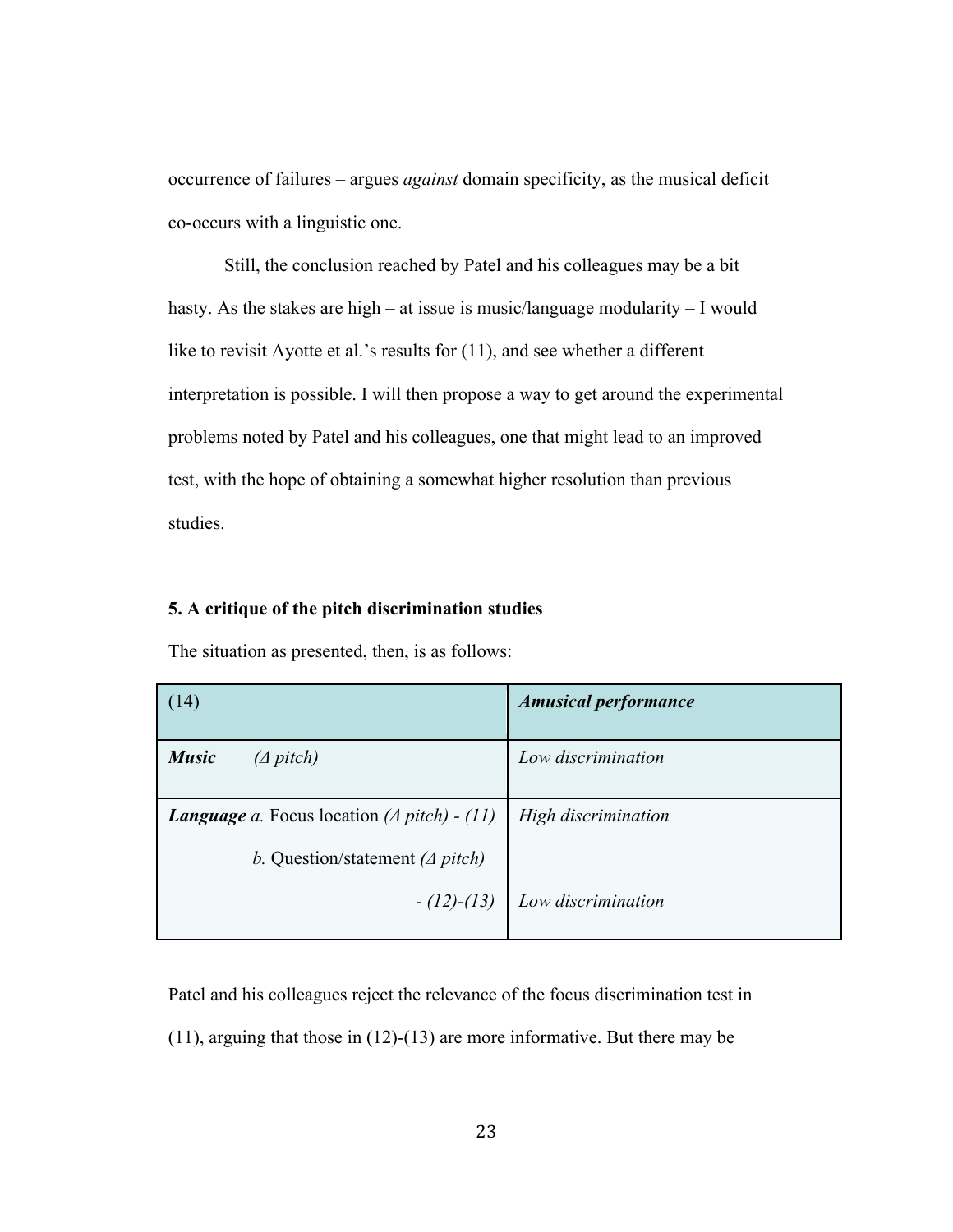reasons to take the opposite view – to argue that in fact the amusicals' success on the contrast in (11) is a better benchmark of their pitch identification in the linguistic context than their failure in (12)-(13). In what follows, I will try to argue for the latter view. A successful argument would hopefully reopen the possibility for an empirical argument in favor of language/music modularity.

To begin with, let me note that amusical subjects, said to fail in recognition and imitation tasks with familiar musical pieces, reportedly have normal communicative skills.<sup>7</sup> And yet, if the failure of these individuals to discern a question from a statement (11)-(12) is indicative of a communication deficit, why is it not manifest in their daily linguistic functioning? It is true that many communicative acts contain many cues beyond pitch regarding semantic type, but there surely are instances in which such a discrimination deficit would manifest in communication. As Liu et al. (2010) point out, "amusics rarely report problems outside the musical domain," but proceed to suggest that "it may be expected that these individuals would struggle with aspects of spoken language that rely on pitch-varying information" (1682). Curiously, the amusicals' performance level on the imitation task, while lower than normal (only 87% correct), was much higher than their chance performance in identification or discrimination. Liu et al., while acknowledging the absence of noticeable communicative deficits in amusical subjects, nonetheless insist that "pitch deficits can be behaviorally relevant to both speech and music" (1691), offering no further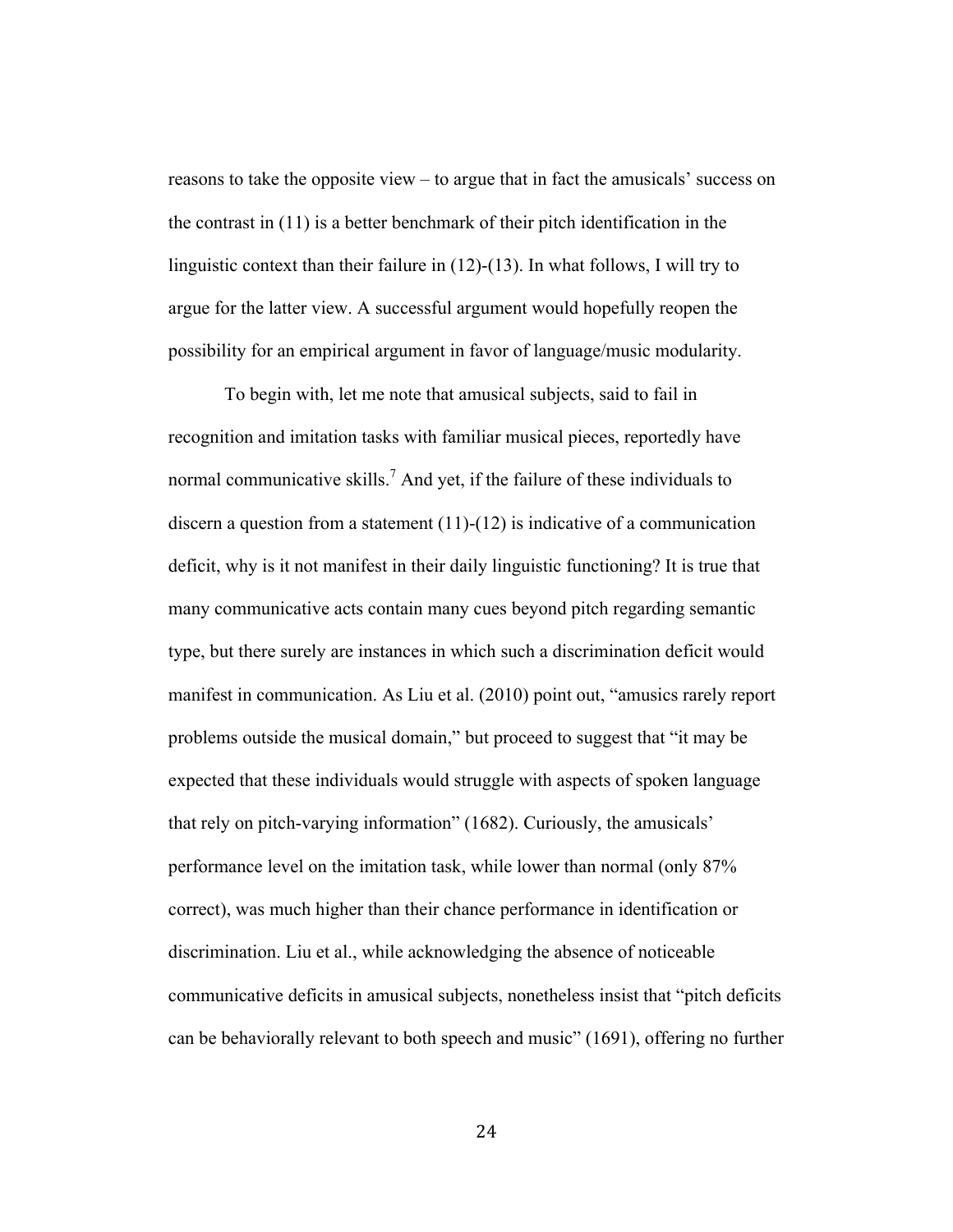discussion.

Next, consider the argument that linguistic pitch is carried by meaningand form-bearing objects, whereas and musical pitch is not. Patel (2012) proposed this distinction to account for the amusicals' success in the focus discrimination condition (11). The idea is that pitch is linked to a word (perhaps to a syllable), whereas pitch contours without language are not, and that this link might have eased memory demands. Perhaps, but a question immediately arises: why are the same subjects worse with question/statement pairs, that also have syllabic, lexical, and propositional content? Moreover, do we understand the reasons behind the differential performance found between discrimination/identification and imitation of questions and statements?

These questions remain unanswered, leading to apparent inconsistencies in the data. In light of these, I would like to suggest ways to revisit the language/music modularity question in a manner that gets around some of the problems.

#### **6. A proposal: focus structures with only and without**

In this section, I will put forward a simple proposal for an improved pitch test in the linguistic domain one that would get around Patel's "tagging" critique of Ayotte et al.'s focus discrimination study, and would also be on a par with the typical musical recognition task that in which amusical subjects fail. The goal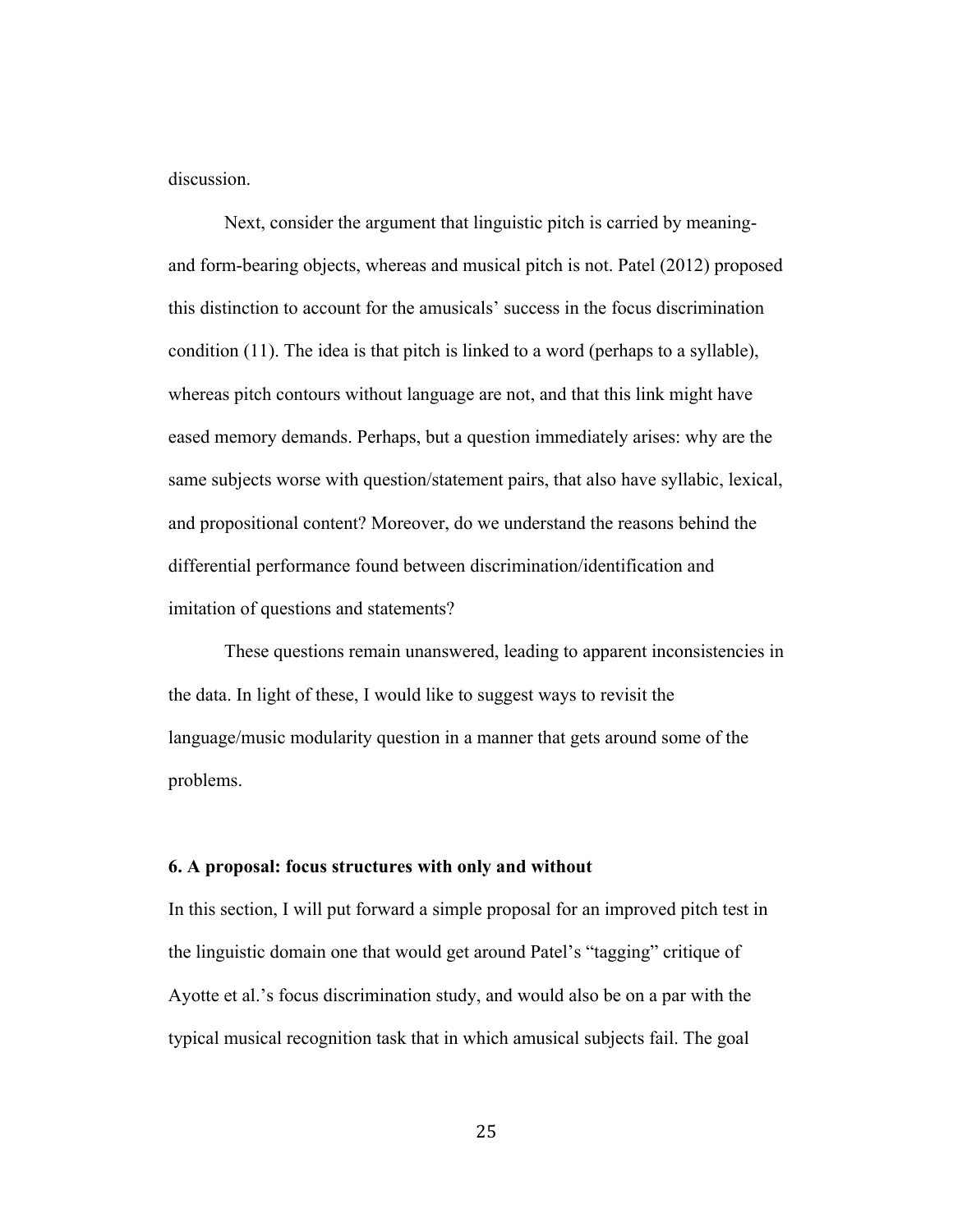here is to situate the tasks in a more naturalistic context, that would not require a comparison (made easy by "tagging"), and moreover would not be taxing in a way that isn't necessarily relevant to communication. For that, I will propose a task in which pitch is required for linguistic (as opposed to meta-linguistic) analysis in sentence comprehension. That is, as amusical subjects fail in simple tasks in which pitch is crucial, namely recognition of familiar musical pieces (let alone singing them or detecting deviations from melodic lines), we might want to create a linguistic analogue, in which difference in pitch accent would be crucial for language use. Natural candidates tasks involve comprehension, question answering, or verification. I will focus on the latter, in the hope of finding a test for Patel's claim that the discrimination between different sites of pitch accent within a sentence is not a valid test of sensitivity to pitch.

In many of the world's language (though by no means all), semantic focus is triggered by pitch accent. Semantic focus evokes a set of alternatives, picks out one, and makes it more salient. Ray Jackendoff made an early contribution to the analysis of focus in the generative framework, analyzing it through the use of the "structured-meaning" approach; later, alternative semantics was introduced (Rooth 1985; 1992), which is what guides my brief presentation below. In (15a), we have a sentence *p*, and focus on an element within *p* evokes a set of alternatives whose members are all propositions that John introduced Bill to someone in the context.

26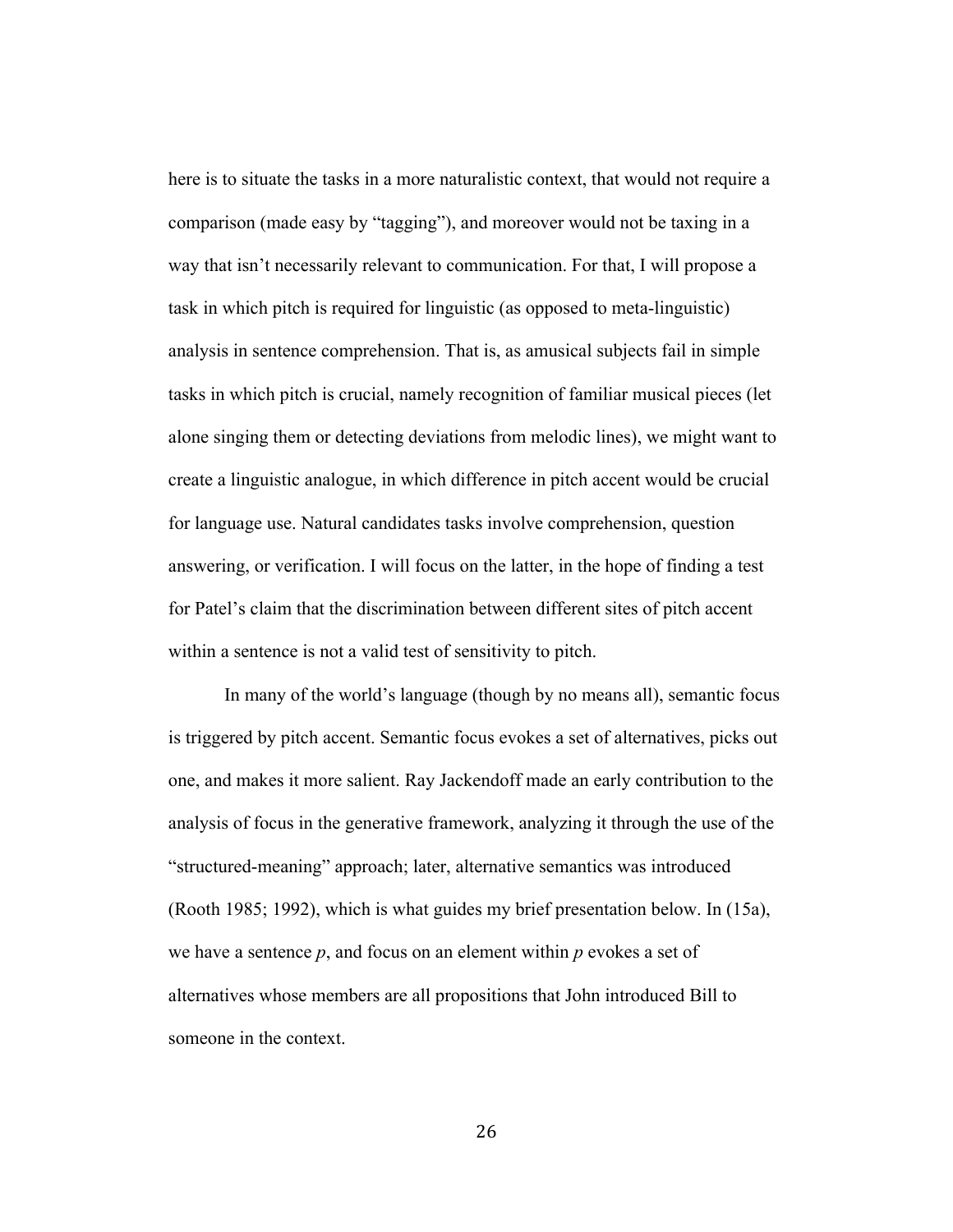Simplifying somewhat, assume a context C that features a scenario in which John (and only he) is introducing people to one another, and where the other participants are Bill, Mary, Betty and Sue. Focus on Sue, conveyed through pitch accent, asserts the proposition *p* (15b), and in addition gives rise to additional, focus semantic value by allowing a set of alternatives  $A_c^{SUE}$  (15c-d), of which one is made more salient by focus:

| (15) Focus evokes an alternative set $A_C$                                   |
|------------------------------------------------------------------------------|
| a. John introduced Bill to SUE <i>(though there were others present)</i>     |
| b. $p = John$ introduced Bill to Sue                                         |
| c. $A_c^{SUE} = \{x \in D_e/John \text{ introduced Bill to } x\}$            |
| $=\{John\ introduced\ Bill\ to\ Sue\, John\ introduced\ Bill\ to\ Betty\},\$ |
| John introduced Bill to Mary $\}$ <sup>8</sup>                               |

Focus, then, underscores the meaning in which the alternative containing *p*, *John introduced Bill to Sue*, is made the most salient one. We need not get into the details of the mechanism here. Suffice it to note that the critical element for us here is the set of alternatives that focus gives rise to, and that this set varies with the focused element. Thus, in (16) below, the set of alternatives  $A_C$ ' is different from that in (15) above: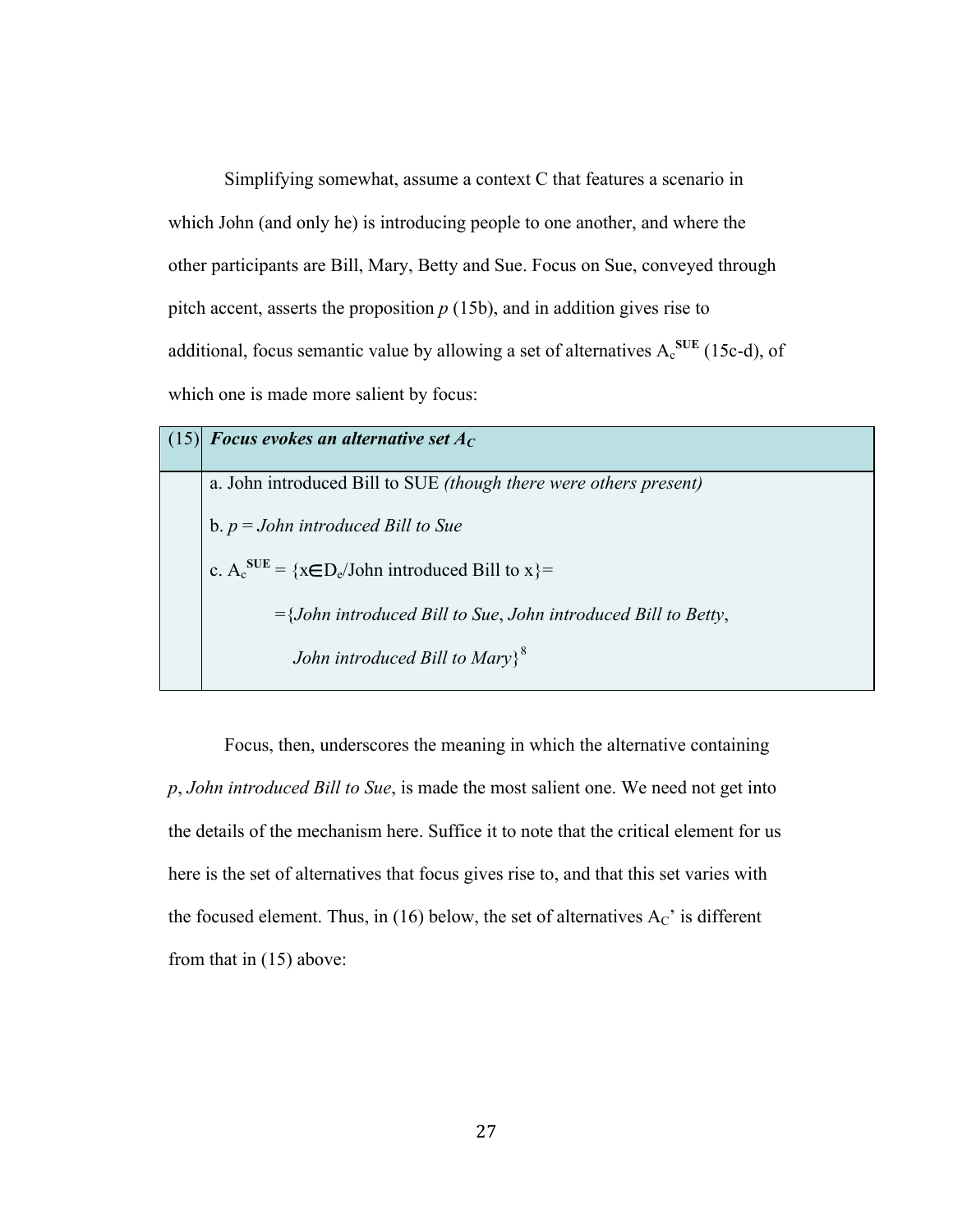$(16)$  *Focus evokes an alternative set*  $A_C$ a. John introduced BILL to Sue *(though there were others present)* b. *p = John introduced Bill to Sue* c.  $A_c$ <sup>BILL</sup> = { $x \in D_e$ /John introduced x to Sue}= ={*John introduced Bill to Sue*, *John introduced Betty to Sue*, *John introduced Mary to Sue*}

Sentences (15a) and (16a) make the same assertion  $p$ , but differ in their focus semantic value, as  $A_c^{SUE} \neq A_c^{BILL}$  – different sets of alternatives, evoked when the pitch accent is on Bill or Sue. Thus a scenario in which John introduced Bill to someone, who happened to be Sue, is compatible with (15) but not (16), whereas a situation in which John introduced someone to Sue, and that someone was Bill, is compatible with (16) but not (15). The respective acceptability judgments follow.

The meaning differences between (15) and (16) may seem somewhat murky, because focus makes a certain alternative more salient than others, and the notion of salience is somewhat difficult to capture. However, matters become crystal clear when *only* is introduced as an element that associates with focus (Rooth 1985). Sentential *only* is a function that combines with a sentence *p* and a set of alternatives  $A_c$  that focus evokes (i.e., the set of all non-weaker alternative propositions to *p* that is supplied by C), and returns a set of propositions in which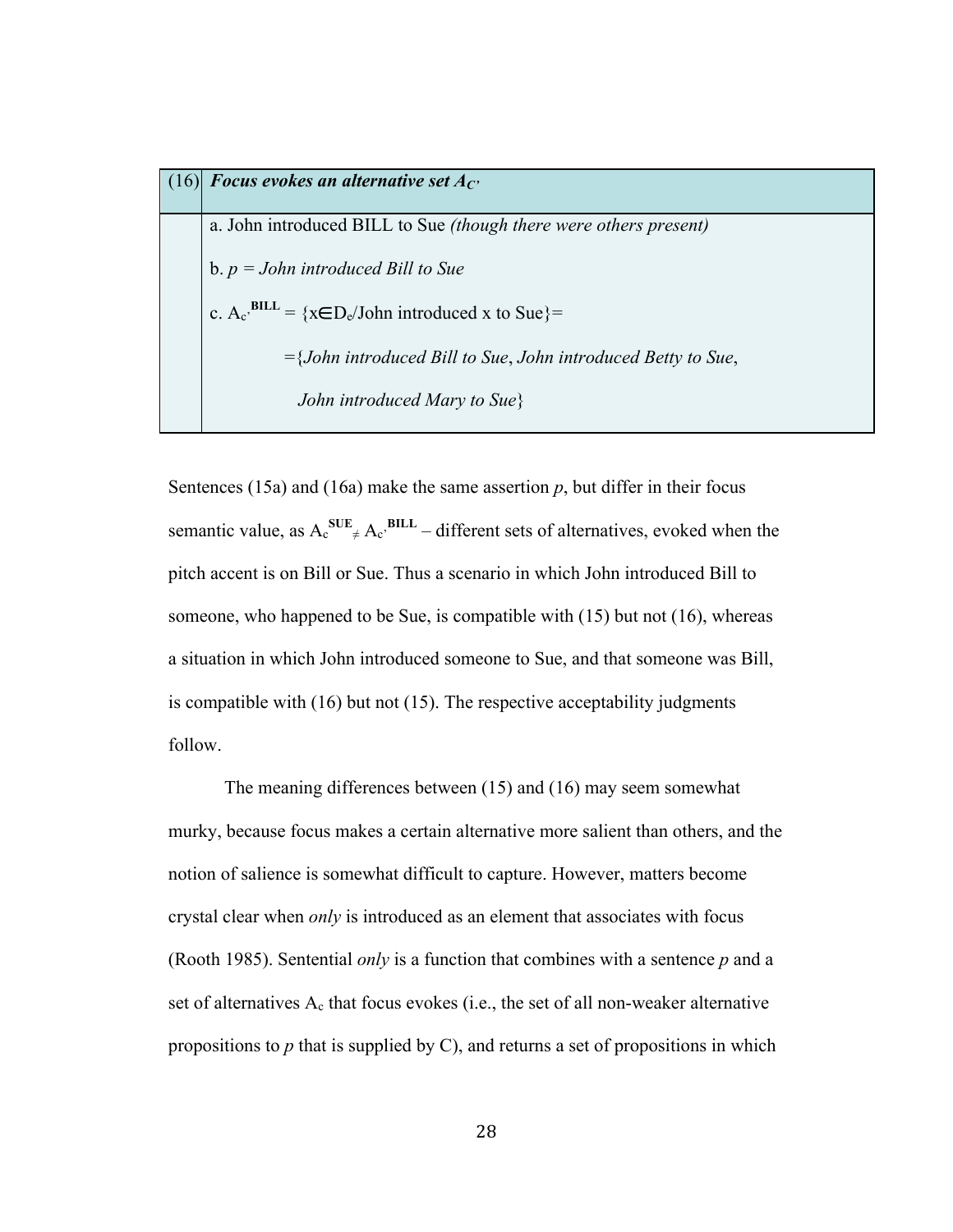all but  $p$  are negated. The result is a sentence that asserts  $p$ , where all the other alternatives in  $A_c$  are false (Rooth 1985; Fox 2007):

| $(17)$ [[only]] (A <st,t>)(pst) = <math>\lambda</math>w: <math>p(w) = 1.\forall q \in A</math>: <math>q(w)=0^\circ</math></st,t> |
|----------------------------------------------------------------------------------------------------------------------------------|
| a. Informally: <i>only</i> in a function that takes a proposition $p$ , a world w and a set of                                   |
| alternatives A, presupposes that $p$ is true in w, and makes false in w every<br>proposition q which is non-weaker than $p$ .    |
|                                                                                                                                  |

A concrete application is given in (18):

| (18) | John only introduced Bill to SUE (and to no other individual present)                                       |
|------|-------------------------------------------------------------------------------------------------------------|
|      | a. $p=John$ introduced Bill to Sue                                                                          |
|      | b. $A_c^{SUE} = \{x \in D_e / John\ introduced\ Bill\ to\ x\} = \{John\ introduced\ Bill\ to\ Sue\,, John\$ |
|      | introduced Bill to Betty, John introduced Bill to Mary $\}$                                                 |
|      | c. Only(p)( $A_c^{SUE}$ )={John introduced Bill to Sue, $\neg$ (John introduced Bill to                     |
|      | Betty), $\neg$ ( <i>John introduced Bill to Mary</i> )}                                                     |
|      | d. It is true that that John introduced Bill to Sue, but it is false that John introduced Bill              |
|      | to Betty, and it is false that John introduced Bill to Mary                                                 |

When *only* associates with another focused element in *p*, the result is a different meaning, because Ac'≠ Ac, and the application of *only* to it would negate different alternatives: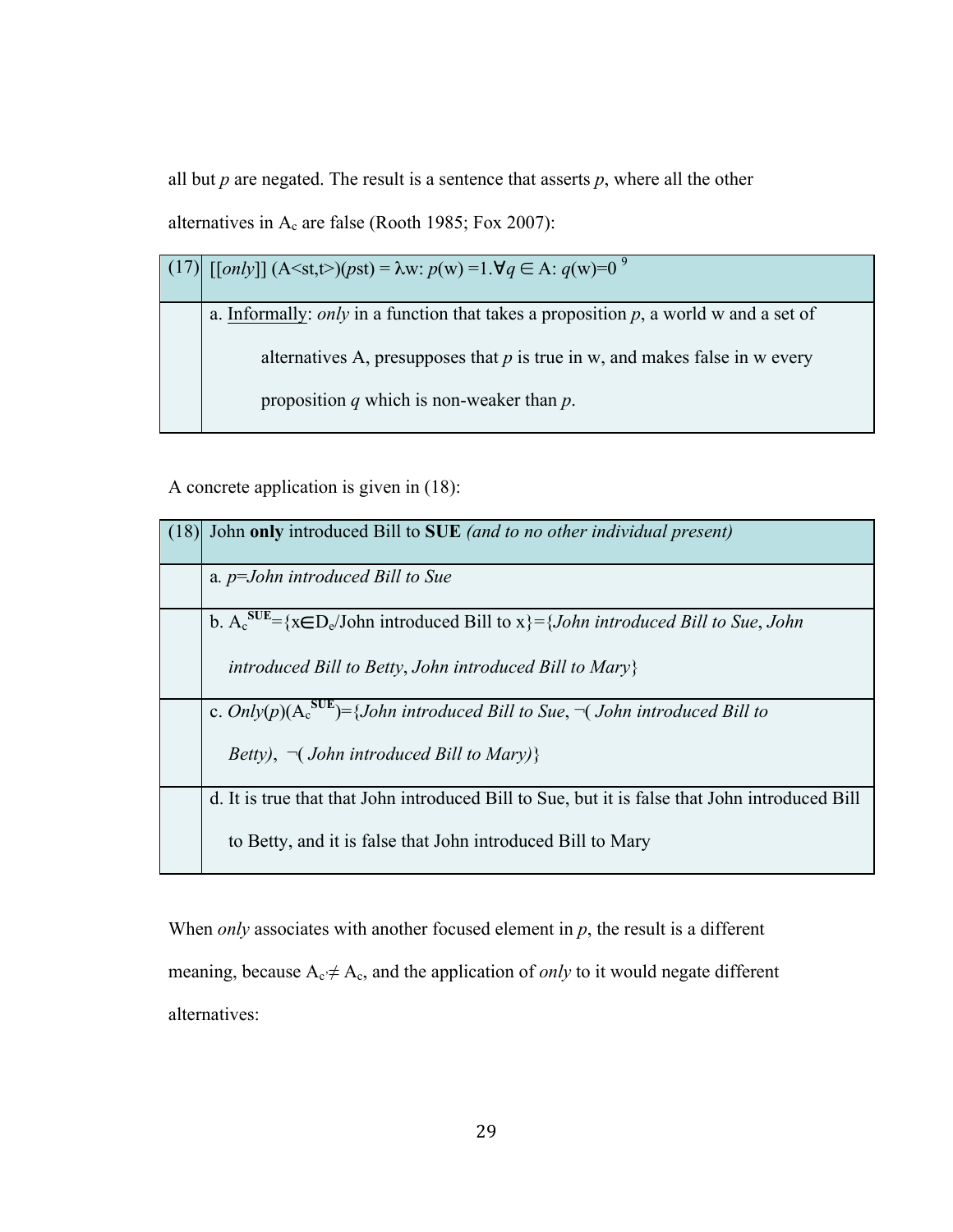| (19) | John only introduced BILL to Sue (and to no other individual present)                                            |
|------|------------------------------------------------------------------------------------------------------------------|
|      | a. $p=John$ introduced Bill to Sue                                                                               |
|      | b. $A_c$ <sup>BILL</sup> = {x $\epsilon D_c$ /John introduced x to Sue} = { <i>John introduced Bill to Sue</i> , |
|      | John introduced Betty to Sue, John introduced Mary to Sue}                                                       |
|      | c. $Only(p)(A_c, BILL) = {John introduced Bill to Sue, \neg (John introduced$                                    |
|      | Betty to Sue), $\neg$ (John introduced Mary to Sue)}                                                             |
|      | d. It is true that John introduced Bill to Sue, but it is false that John introduced                             |
|      | Betty to Sue, and it is false that John introduced Mary to Sue                                                   |

We can now see that although (18) and (19) make the same assertion  $p$ , they have different truth-conditions, because pitch accent marks a different element in each case, thereby evoking a different set of alternatives. *Only* then negates every proposition *q≠p*:

| $(20)$ <i>Alternative sets of (18) vs. (19)</i>                                                                           |
|---------------------------------------------------------------------------------------------------------------------------|
| a. $A_c^{SUE} = \{x \in D_e / \text{John introduced Bill to } x\} = \{John\ introduced\ Bill\ to\ Sue\},\$                |
| John introduced Bill to Betty, John introduced Bill to Mary                                                               |
| b. $A_c$ <sup>BILL</sup> = {x $\epsilon$ D <sub>e</sub> /John introduced x to Sue}={ <i>John introduced Bill to Sue</i> , |
| John introduced Betty to Sue, John introduced Mary to Sue}                                                                |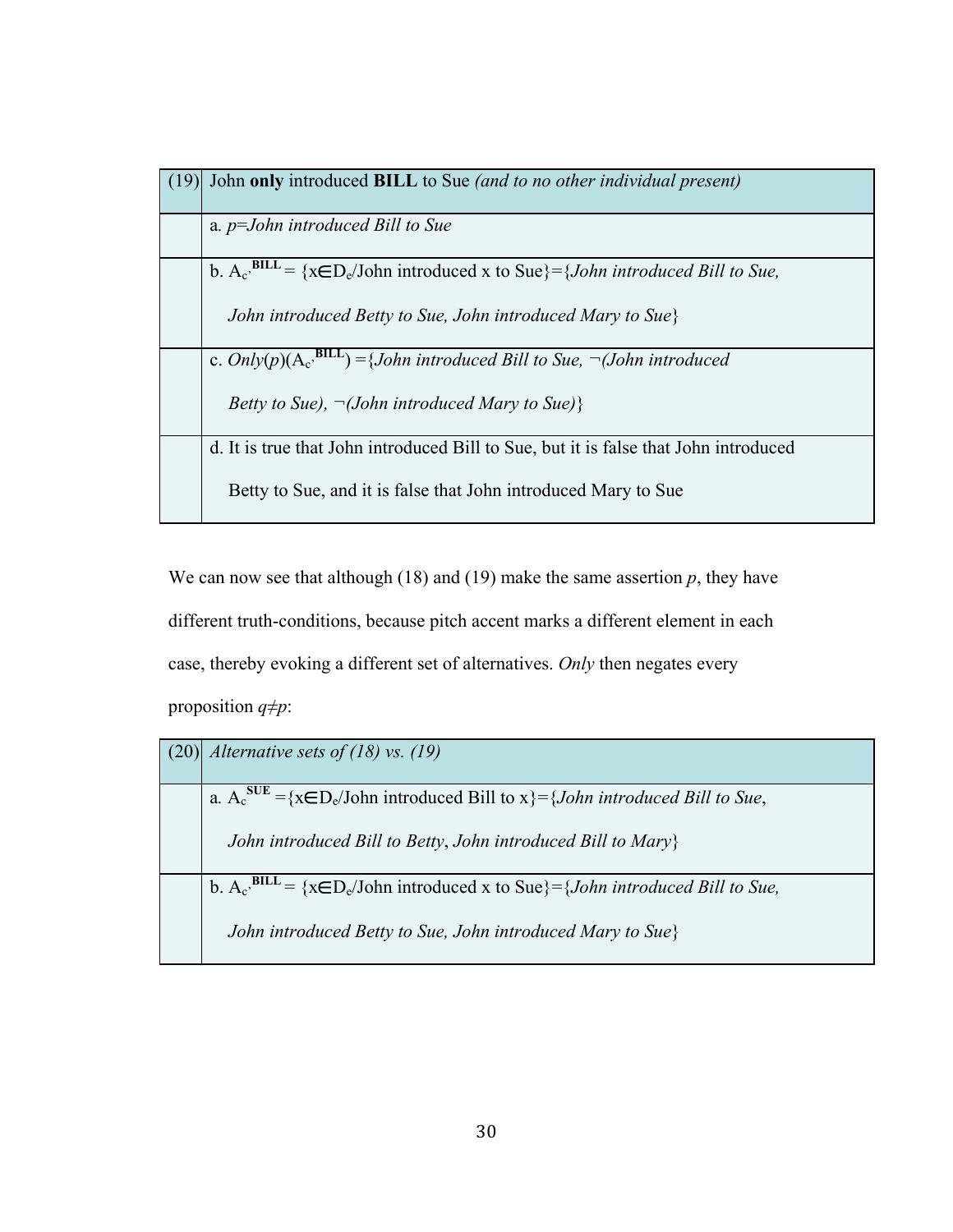The reader may have noticed that the examples chosen above all involve a ditransitive predicate (*introduce*). This is done on purpose, in order to make the meaning contrast that different focus choices produce as minimal as possible. The idea here is to create a task whose performance requires sensitivity to pitch accent, and where pitch accent is placed on elements that are syntactically and semantically on a par, modulo the task at hand.<sup>10</sup> *Only* needs focus, and our task would include a possible position for association with focus on each of the 2 objects of the ditransitive verb. Normal performance on a verification task, given a scenario, would require the identification of focus location, which would occur in the absence of a comparison between 2 representations. In this task, "tagging," as postulated by Patel and his colleagues, is not possible.

Let me provide a concrete example of how this meaning contrast is produced:

| (21) | Scenario C: John made several introductions. He introduced Bill to Sue. He then<br>introduced Mary to Betty. Finally, he Mary introduced to Sue. There were no other<br>introductions. |                                                                            |                         |  |  |
|------|----------------------------------------------------------------------------------------------------------------------------------------------------------------------------------------|----------------------------------------------------------------------------|-------------------------|--|--|
|      | Sentences:                                                                                                                                                                             | a. John only introduced Bill to SUE<br>b. John only introduced BILL to Sue | True in C<br>False in C |  |  |
|      |                                                                                                                                                                                        |                                                                            |                         |  |  |

Let's analyze what happened in each case. Scenario (context) C makes the assertion in both (21a) and (21b) true. Yet, C makes no member of the alternative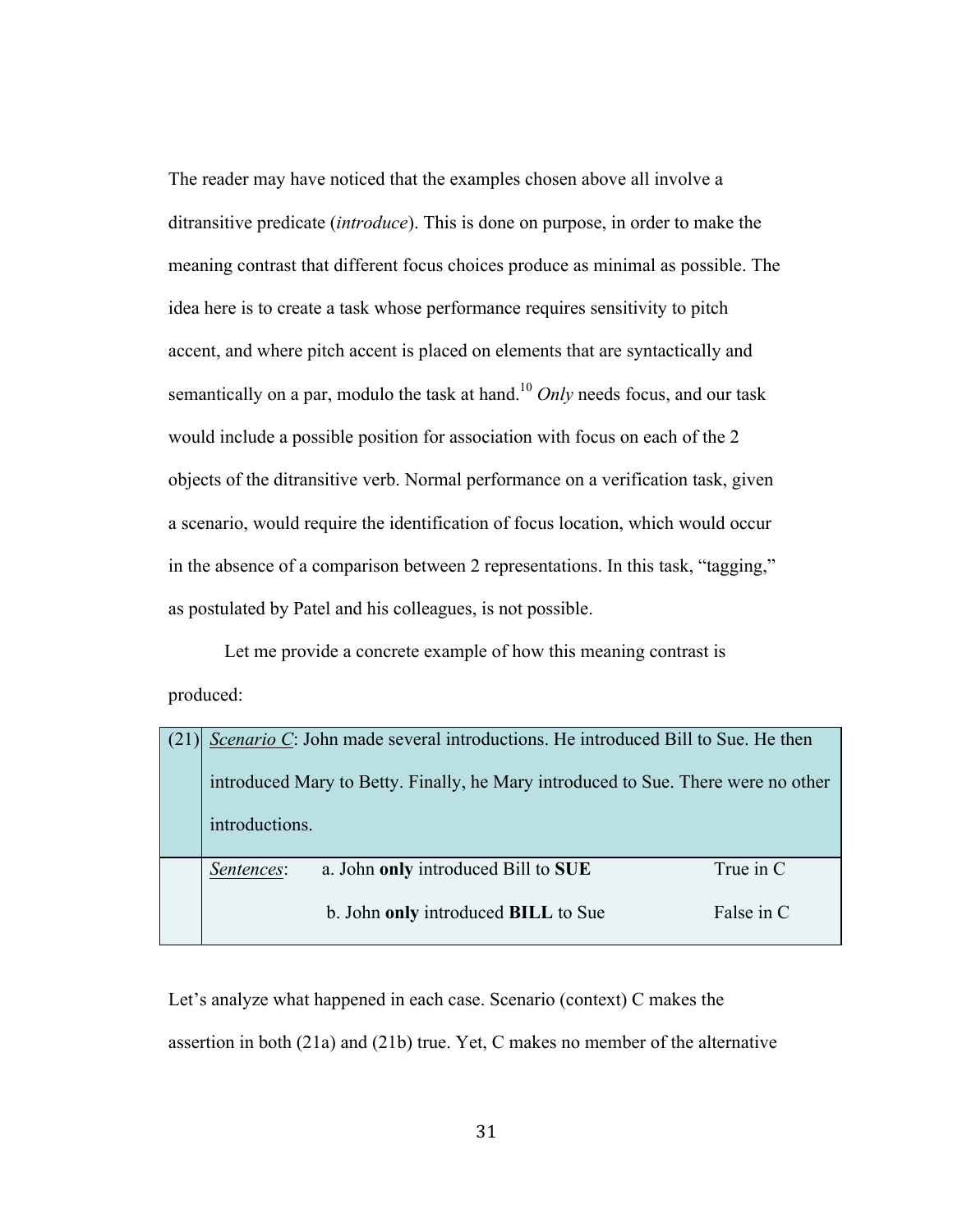set of (21a) false, which is hence true. However, (21b) contains the proposition *¬(John introduced Mary to Sue)*, which is false in C, as the reader may verify.

The reader may likewise verify that scenario C', described in (22), produces opposite results:

| introductions. | Scenario C': John made several introductions. He introduced Bill to Mary. He then<br>introduced Mary to Betty. Finally, he introduced Bill to Sue. There were no other |                             |
|----------------|------------------------------------------------------------------------------------------------------------------------------------------------------------------------|-----------------------------|
| Sentences:     | a. John only introduced Bill to SUE<br>b. John only introduced BILL to Sue                                                                                             | False in C'<br>True in $C'$ |

The above sketch makes it quite clear, I hope, that this setup – the association of *only* with focus – allows for the testing of sensitivity to pitch accent in a task that does not require discrimination. When the right controls are introduced (and there are many, to be sure), this should allow for testing through a verification (truthvalue judgment) task. It is equally easy to imagine, I think, a production task with scenarios like (21), (22), in which amusical subjects would be forced to use *only*, and the issue would be whether or not they can successfully use pitch accent to mark the associated focus.

An implementation of this proposal is presently unavailable. What is important about it is that the above does not enable "tagging," because no comparison or discrimination between two utterances is required. Patel et al.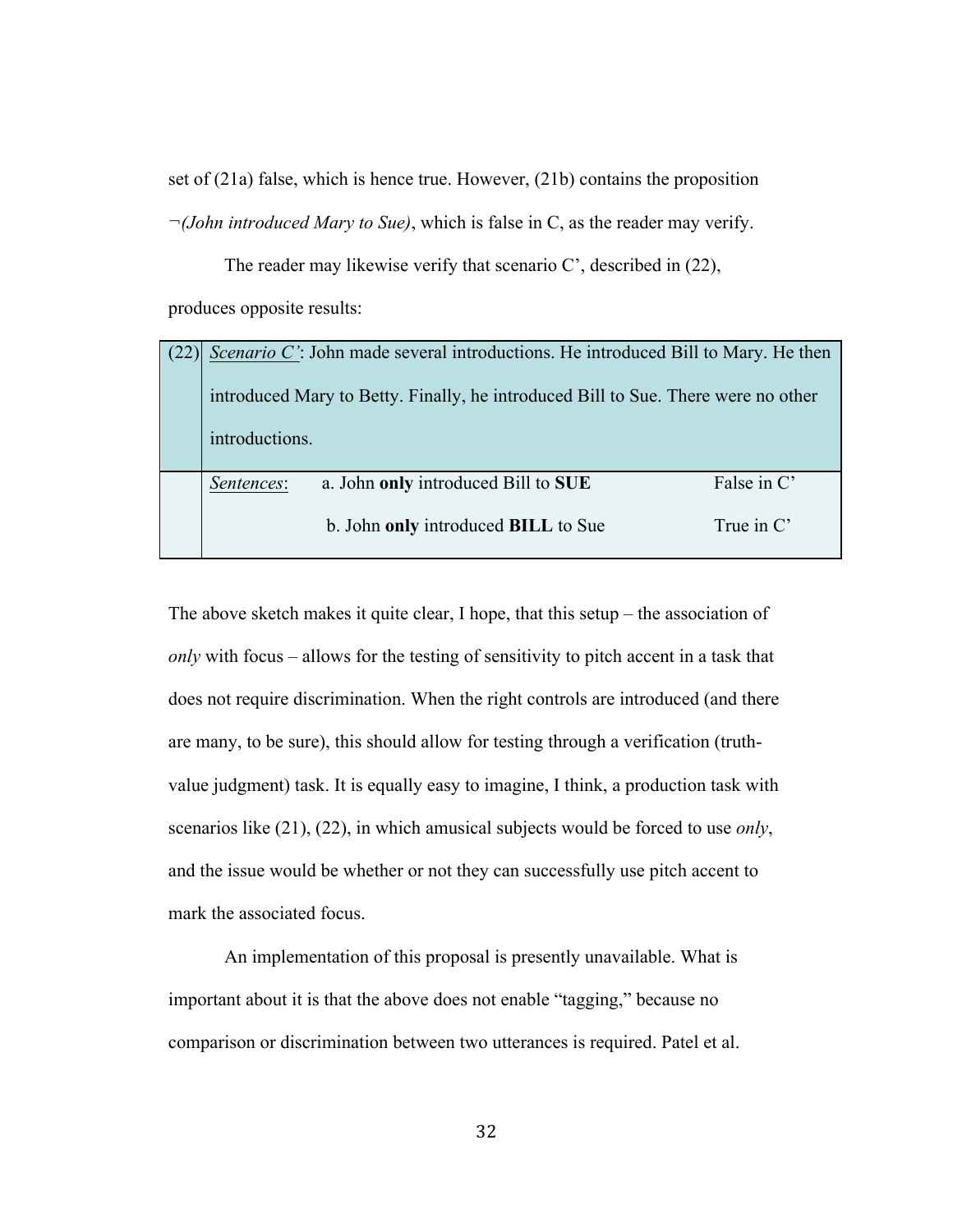would predict that amusical subjects would fail in this verification task. Failure on their part would provide strong empirical evidence against the modularity of language and music. And thus, while at present, no relevant result is available, the jury appears to be still out on the modularity of language and music, at least until a result of the proposed experiment, or some related one, is obtained.

## **7. Coda**

I tried to revive the notion that amusia, as reported in the clinical literature, does not co-occur with a language deficit (contra Liu et al. 2010). One anectodal, yet not insignificant, observation relates to the famous late economist Milton Friedman, believed to be amusical. His fame allows us to have access to speech samples of his. An important example is an interview on Greed he granted Phil Donahue in 1979.<sup>11</sup> If you haven't seen it, I would urge you to do so, for Friedman's especially expressive intonation, containing many questions and exclamations (apparently intended to make his argumentation more convincing) might make a compelling case for language/music modularity.

33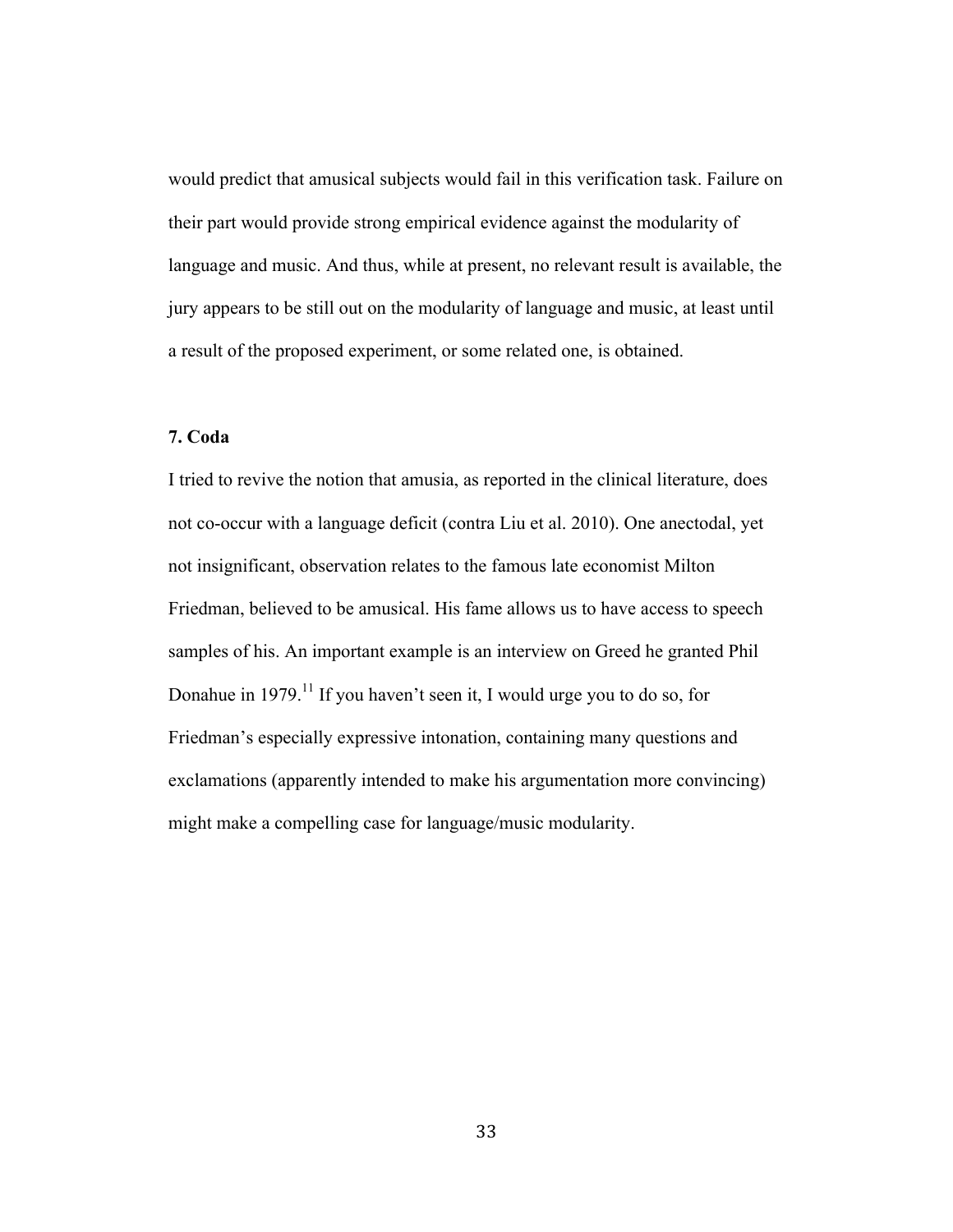REFERENCES:

- Ayotte, Julie, Isabelle Peretz and Krista Hyde. 2002. Congenital amusia. *Brain* 125: 238-251.
- Bernstein, Leonard. 1973. *The Unanswered Question*. Cambridge, MA: Harvard University Press.
- Brannon Elizabeth M. 2005. The independence of language and mathematical reasoning. *Proceedings of the National Academy of Sciences of the United States of America* 102: 3177-3178.
- Changeux, Jean-Pierre, Alain Connes, and M.B. DeBevoise. 1998. *Conversations on Mind, Matter, and Mathematics*. Princeton, NJ: Princeton University Press.
- Chomsky, Noam. 1988. *Language and Problems of Knowledge: The Managua Lectures.* New York: Cambridge University Press.
- Cohen, Laurent and Stanislas Dehaene. 2000. Calculating without reading: unsuspected residual abilities in pure alexia. *Cognitive Neuropsychology* 17: 563-583.
- Deschamps, Isabelle, Galit Agmon, Yonatan Loewenstein and Yosef Grodzinsky. Submitted. Quantities and Quantifiers: Weber's Law, Monotonicity and Modularity. Ms. McGill and HUJI.
- Fadiga, Luciano, Laila Craighero, and Alice Roy. 2006. Broca's Region: A Speech Area? In *Broca's Region*, edited by Yosef Grodzinsky and Karin Amunts, 137-152. New York: Oxford University Press.
- Fazio, Patrik, Anna Cantagallo, Laila Craighero, Alessandro D'Ausilio, Alice C. Roy, Thierry Pozzo, Ferdinando Calzolari, Enrico Granieri, and Luciano Fadiga. 2009. Encoding of human action in Broca's area. *Brain* 132: 1980- 1988.
- Fedorenko, Evelina, Josh McDermott and Nancy Kanwisher. 2012. Sensitivity to musical structure in the human brain. *Journal of Neurophysiology* 108: 3289-3300.
- Fodor, Jerry. 1983. *The Modularity of Mind*. Cambridge, MA: MIT Press.
- Fox, Danny. 2007. Free Choice Disjunction and the Theory of Scalar Implicatures. In *Presupposition and Implicature in Compositional Semantics*, edited by Uli Sauerland and Penka Stateva, 71-120. New York: Palgrave Macmillan.
- Gelman, Rochel and Brian Butterworth. 2005. Number and language: how are they related? *Trends in Cognitive sciences* 9: 6-10.
- Grodzinsky, Yosef. 2006. The language faculty, Broca's region, and the mirror system. *Cortex* 42: 464-468*.*
- Grodzinsky, Yosef. 2013. The mirror theory of language: a neuro-linguist's perspective. In *Language Down the Garden Path: The Cognitive and Biological Basis for Linguistic Structure*, edited by Montserrat Sanz, Itziar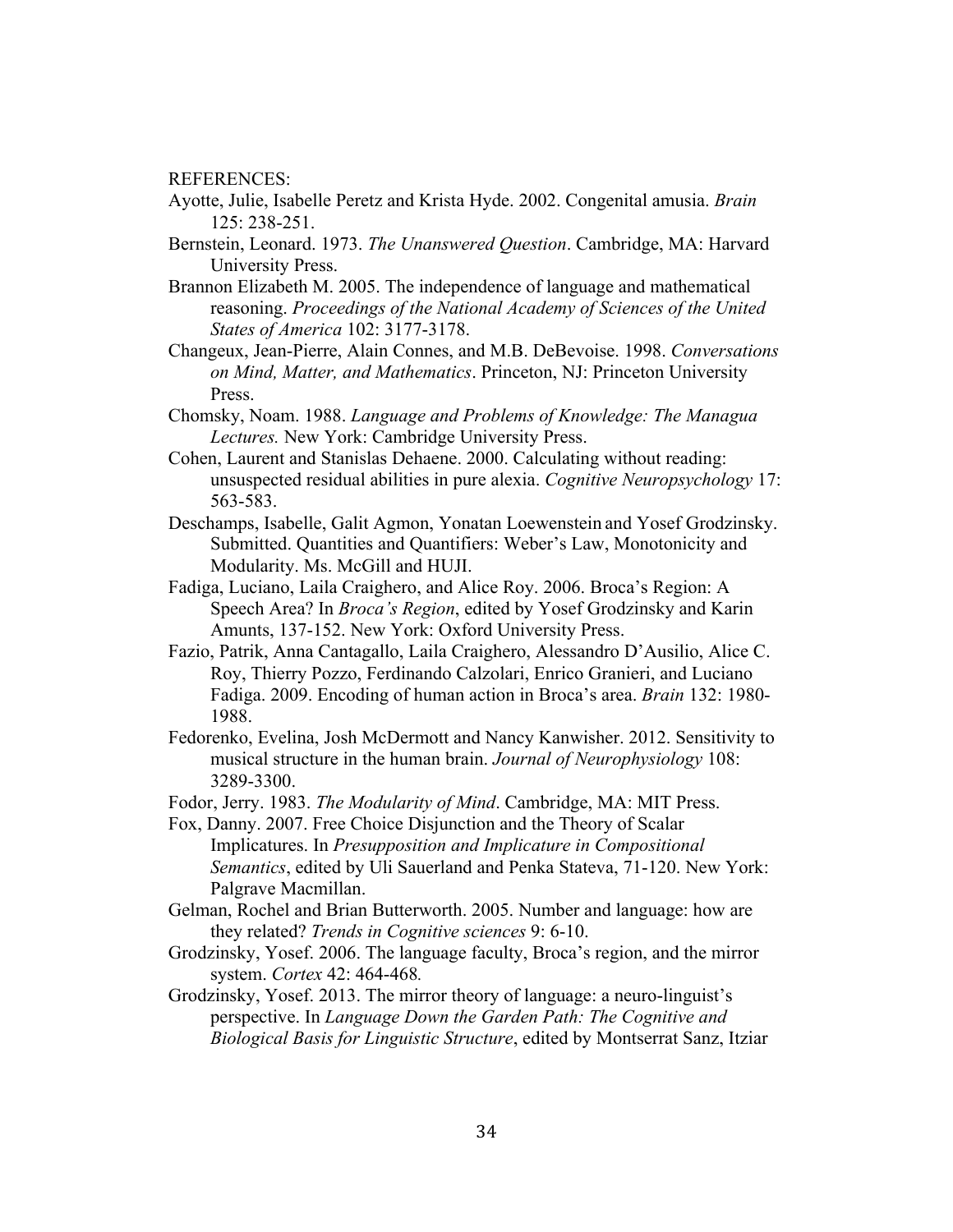Laka, and Michael Tanenhaus, 333-47. Oxford, UK: Oxford University Press.

- Grodzinsky, Yosef and Lisa Finkel. 1998. The neurology of empty categories. *Journal of Cognitive Neuroscience* 10: 281-292.
- Henschen SE. 1920. *Klinische und anatomische Beitraege zur Pathologie des Gehirns.* Stockholm: Nordiska Bokhandeln.
- Heim, Stefan, Katrin Amunts, Dan Drai, Simon Eickhoff, Sara Hautvast and Yosef Grodzinsky. 2012. The language-number interface in the brain: A complex parametric study of quantifiers and quantities. *Frontiers in Evolutionary Neuroscience* 4 (4): 1-12.
- Hyde, Krista L., Robert J. Zatorre and Isabelle Peretz. 2011. Functional MRI Evidence of an abnormal neural network for pitch processing in congenital amusia. *Cerebral Cortex* 21: 292-299
- Jackendoff, Ray. 1972. *Semantic Interpretation in Generative Grammar.* Cambridge, MA: MIT Press.
- Jackendoff, Ray. 1983. *Semantics and Cognition.* Cambridge, MA: MIT Press.
- Jackendoff, Ray. 2009. Parallels and Non-Parallels between Language and Music. *Music Perception* 26: 195-204.
- Jentschke, Sebastian and Stefan Koelsch. 2008. Musical training modulates the development of syntax processing in children. *NeuroImage* 47: 735-744.
- Katz, Jonah and David Pesetsky. 2011. The identity thesis for language and music. Ms. Institute Jean Nicod and MIT.
- Kimura, Doreen. 1973a. Manual activity during speaking— I. Right-handers. *Neuropsychologia* 11: 45-50.
- Kimura, Doreen. 1973b. Manual activity during speaking— II. Left-handers. *Neuropsychologia* 11: 51-55.
- Koelsch, Stefan. 2005. Neural substrates of processing syntax and semantics in music. *Current Opinion in Biology* 18: 207-212.
- Lehrdahl, Fred and Ray Jackendoff. 1983. *A Generative Theory of Tonal Music*. Cambridge, MA: MIT Press.
- Liu, Fang, Aniruddh Patel, Adrian Fourchin and Lauren Stewart. 2010. Intonational processing in congenital amusia: discrimination, identification and imitation. *Brain* 133: 1682-1693.
- Nelken, Israel. 2011. Music and the auditory brain: where is the connection? *Frontiers in Human Neuroscience* 5: 106.
- Osherson, Daniel. 1981. Modularity as an issue for cognitive science. *Cognition*  10: 231-232.
- Patel, Aniruddh. 2012. Language, music, and the brain: a resource-sharing framework. In *Language and Music as Cognitive Systems*, edited by Patrick Rebuschat, Martin Rohrmeier, John A. Hawkins, and Ian Cross, 204-223. Oxford: Oxford University Press.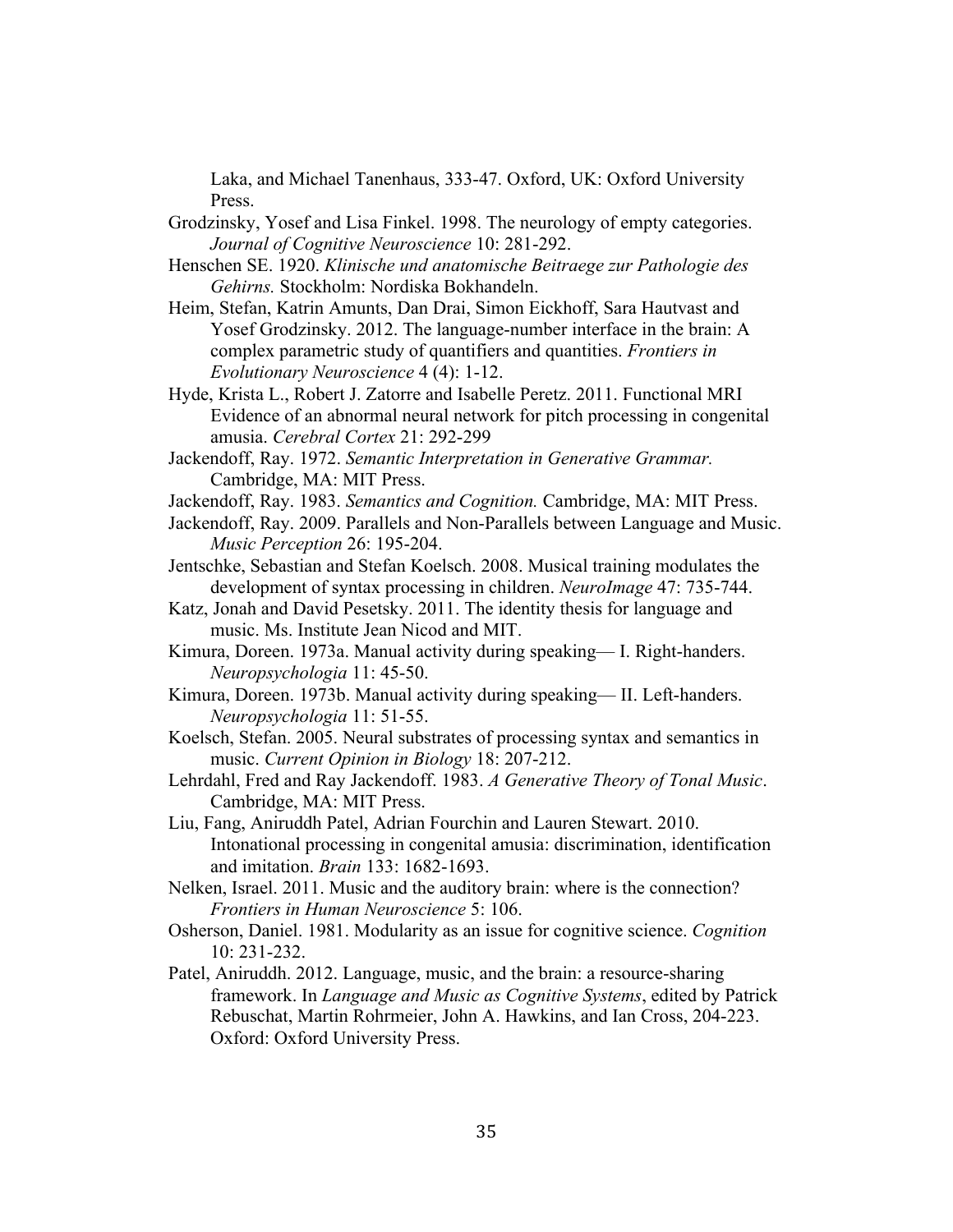- Patel, Aniruddh, Meredith Wong, Jessica Foxton, Aliette Lochy and Isabelle Peretz. 2008. Speech intonation perception deficits in musical tone deafness (congenital amusia). *Music Perception* 25: 357-368.
- Peretz, Isabelle. 1993. Auditory atonalia for melodies. *Cognitive Neuropsychology* 10: 21-56.
- Peretz, Isabelle and Max Coltheart. 2003. Modularity of music processing. *Nature Reviews Neuroscience* 6: 688-691.
- Pulvermüller, Friedemann and Luciano Fadiga. 2010. Active perception: sensorimotor circuits as a cortical basis for language. *Nature Reviews Neuroscience* 11: 351-360.
- de Renzi, Enio and Luigi Vignolo. 1962. The Token Test: a sensitive test to detect receptive disturbances in aphasics. *Brain* 85: 665–678.
- Rizzolatti, Giacomo and Michael Arbib. 1998. Language within our grasp. *Trends in Neurosciences* 21: 188-194.
- Rooth, Mats. 1985. *Association with Focus*, Ph.D. Dissertation, University of Massachusetts, Amherst.
- Rooth, Mats. 1992. A Theory of Focus Interpretation. *Natural Language Semantics* 1: 75-116.
- Schuell, Hildred. 1965. *Minnesota Test for Differential Diagnosis of Aphasia.*  Minneapolis, MN: University of Minnesota Press.
- Schnupp, Jan, Israel Nelken and Andrew J. King. 2011. *Auditory Neuroscience - Making Sense of Sound*. Cambridge, MA: MIT Press.
- Stewart, Lauren. 2008. Fractionating the musical mind: insights from congenital amusia. *Current Opinion in Neurobiology* 18: 127–30.
- Varley, Rosemary A., Nicolai J. C. Klessinger, Charles A. J. Romanowski, and Michael Siegal. 2005. Agrammatic but numerate. *Proceedings of the National Academy of Sciences of the United States of America* 102: 3519- 3524.

Venezia, Jonathan and Greg Hickok. 2009. Mirror neurons the motor system and language: From the motor theory to embodied cognition and beyond. *Language and Linguistics Compass* 3: 1-14.

 

Jerusalem, the Hebrew University of Jerusalem, February 10th, 2013. I would like

to thank the organizers, Eli Nelken, Ronny Granot and Nori Jacoby, for their kind

<sup>1</sup> An earlier version of this paper was presented at *Music and Brains: The* 

*Surprising Link*, an ELSC/ICNC conference at Mishkenot Sha'ananim –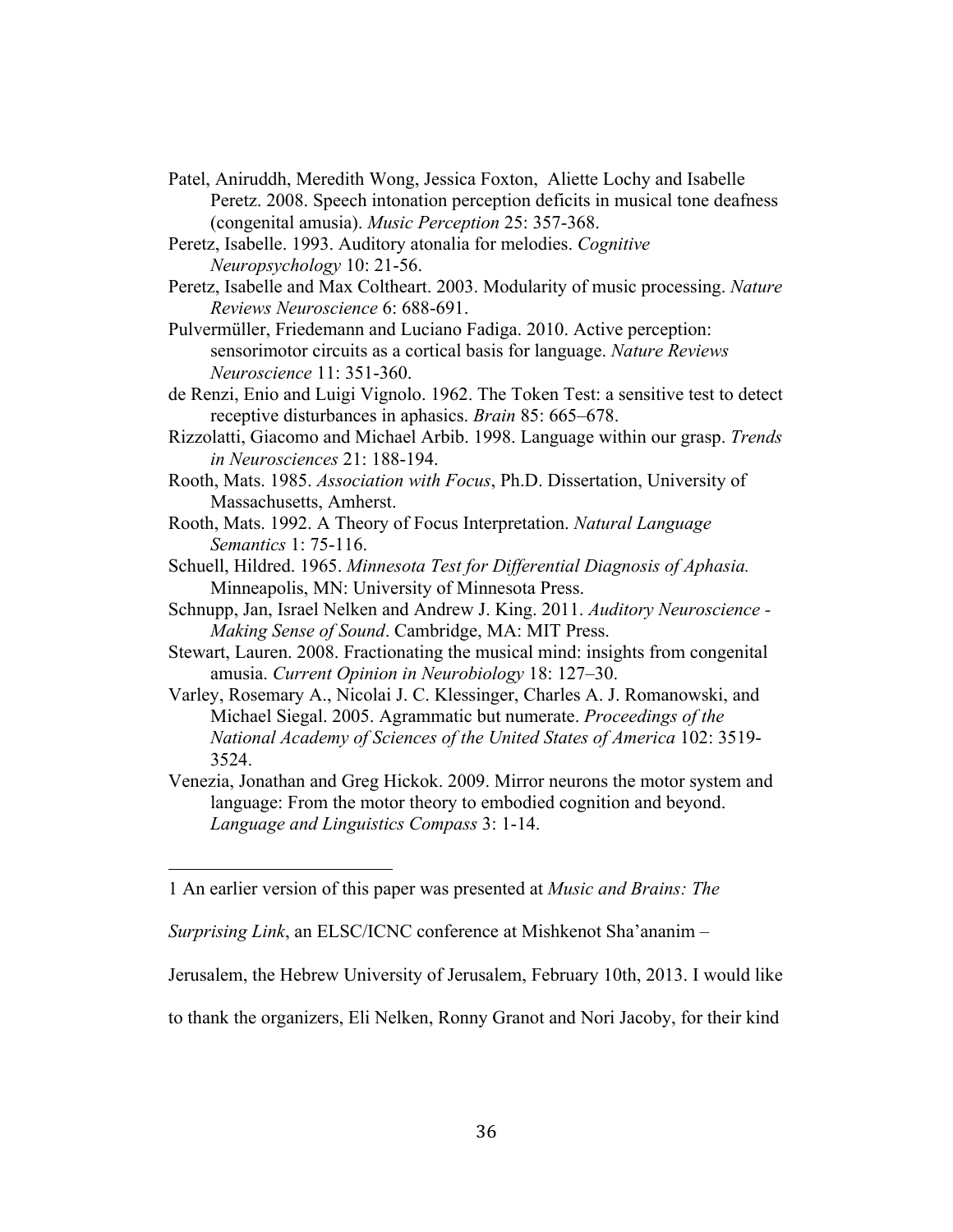invitation. I also thank the following agencies and institutions for their support: Edmond and Lily Safra Center for Brain Sciences, Canada Research Chairs (CRC), and the Canadian Social Science and Humanities Research Council (SSHRC). Eli Nelken's comments, and the crucial help of Michael Wagner, Director of McGill's Prosodylab, is also gratefully acknowledged.

<u> 1989 - Johann Stein, marwolaethau a bhann an chomhair an chomhair an chomhair an chomhair an chomhair an chom</u>

2 This evidence, however, is mostly based on work at the single word level, while the linguistic perspective focuses on operations that form larger expressions from more basic units (Varley, Klessinger, Romanowski and Siegal 2005 being a possible exception). See Heim et al. 2012; Deschamps et al. submitted, for further evidence that bears on this issue.

3 Bernstein also proposed to use linguistic tools in order to "build an analogy between musical and linguistic procedures," and to seek the "world-wide inborn musical grammar" (lecture 1).

4 J.C. has courageously participated in a public concert subsequent to her stroke. Her singing in this event can be viewed at http://www.drunkenboat.com/db7/ feature-aphasia/curtis/index.html.

5 Note that localizing claims here must be taken as rough approximations, rather than precise pointers, as these authors use functional, as opposed to anatomical, localization (fROIs). Indeed, their expressed focus is on *DD*s of function, rather than on the identification of the exact anatomical loci of these functions.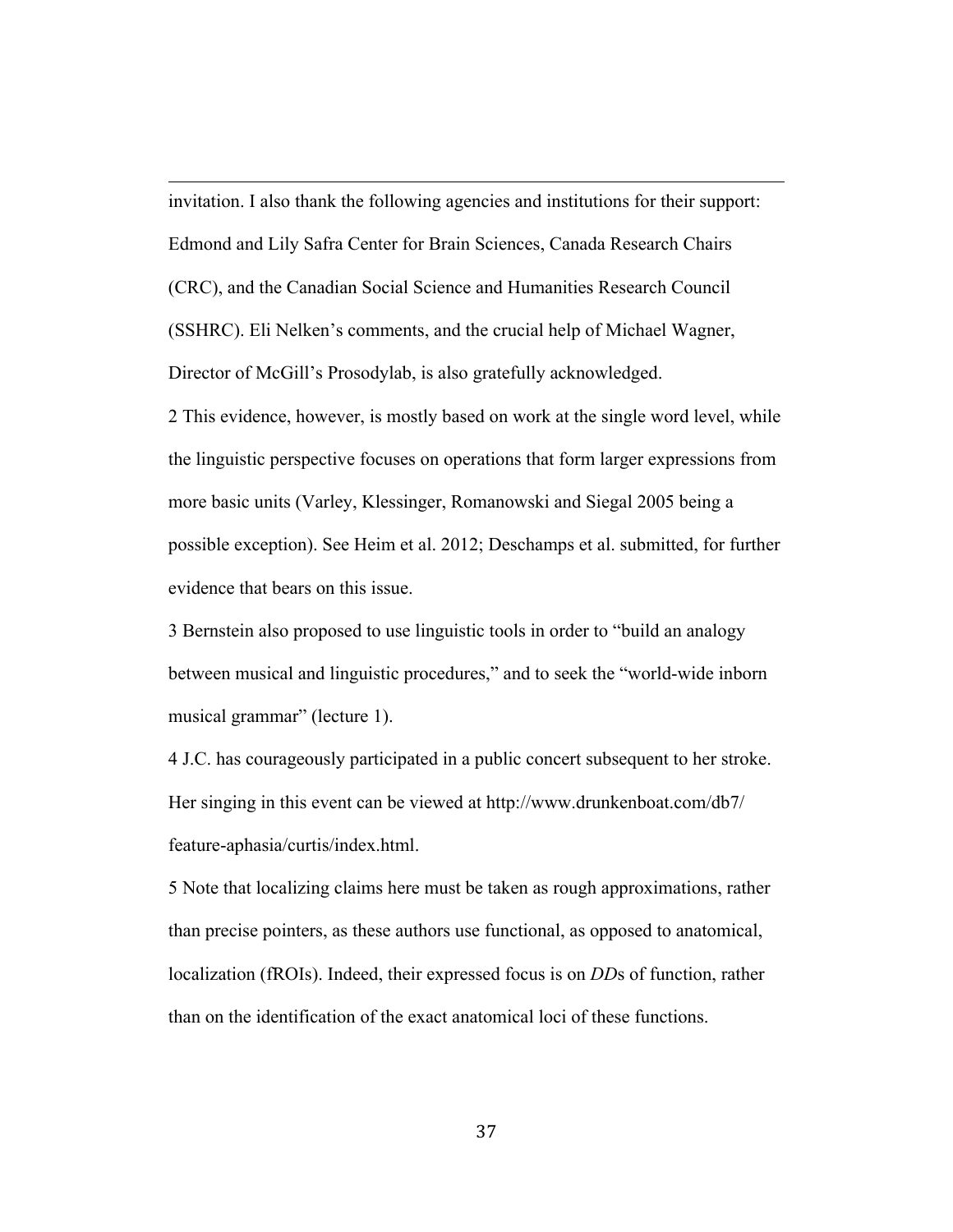6 The pitch difference in the language task (5-11 semi-tones) is greater than the one in its musical counterpart, in which, recall, one note was change by a single semi-tone. Yet this difference between the musical and linguistic discrimination tasks cannot be the reason for success, as the same difference did not help the amusical subjects when asked to discriminate question/statement pairs.

<u> 1989 - Johann Stein, marwolaethau a bhann an chomhair an chomhair an chomhair an chomhair an chomhair an chom</u>

7 Patel et al. (2008) and Stewart (2008) mention the well-known economist and public figure Milton Friedman, as well as activist Ché Guevara, as having been amusical. One can't help but doubt the possibility that their deficit extended to linguistic pitch in a manner that that would have hampered their ability to distinguish questions from statements.

8 Notice that the set A is constructed so as to exclude alternatives that *p* entails (Fox 2007). E.g., *p*=*that John introduced Bill to Sue* entails the alternative *that John introduced someone to Sue*. As the latter is weaker than *p*, it carries the same truth value as *p*. Thus, of the set of possible alternatives, we only include the set of non-weaker (NW) ones, that contains those alternatives to *p* which are not entailed by *p*:

(i) NW(*p*, A) = { $q \in A$ : *p* does not entail  $q$ }

E.g., *that John introduced Betty to Sue*, an alternative to *p*, neither entails nor is entailed by p. It is thus a member of NW. For notational simplicity, I henceforth